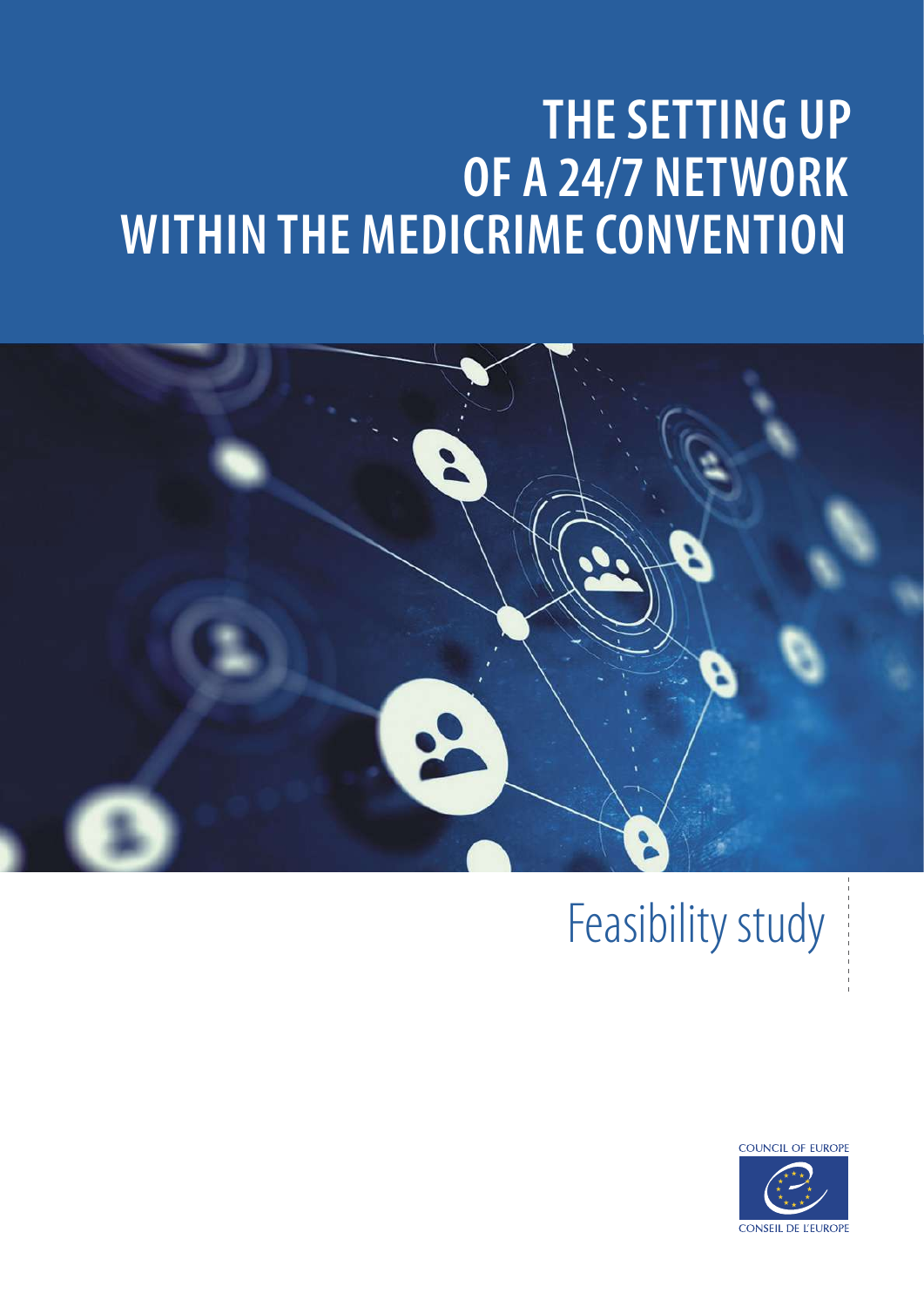## **THE SETTING UP OF A 24/7 NETWORK WITHIN THE MEDICRIME CONVENTION**

Feasibility study

Council of Europe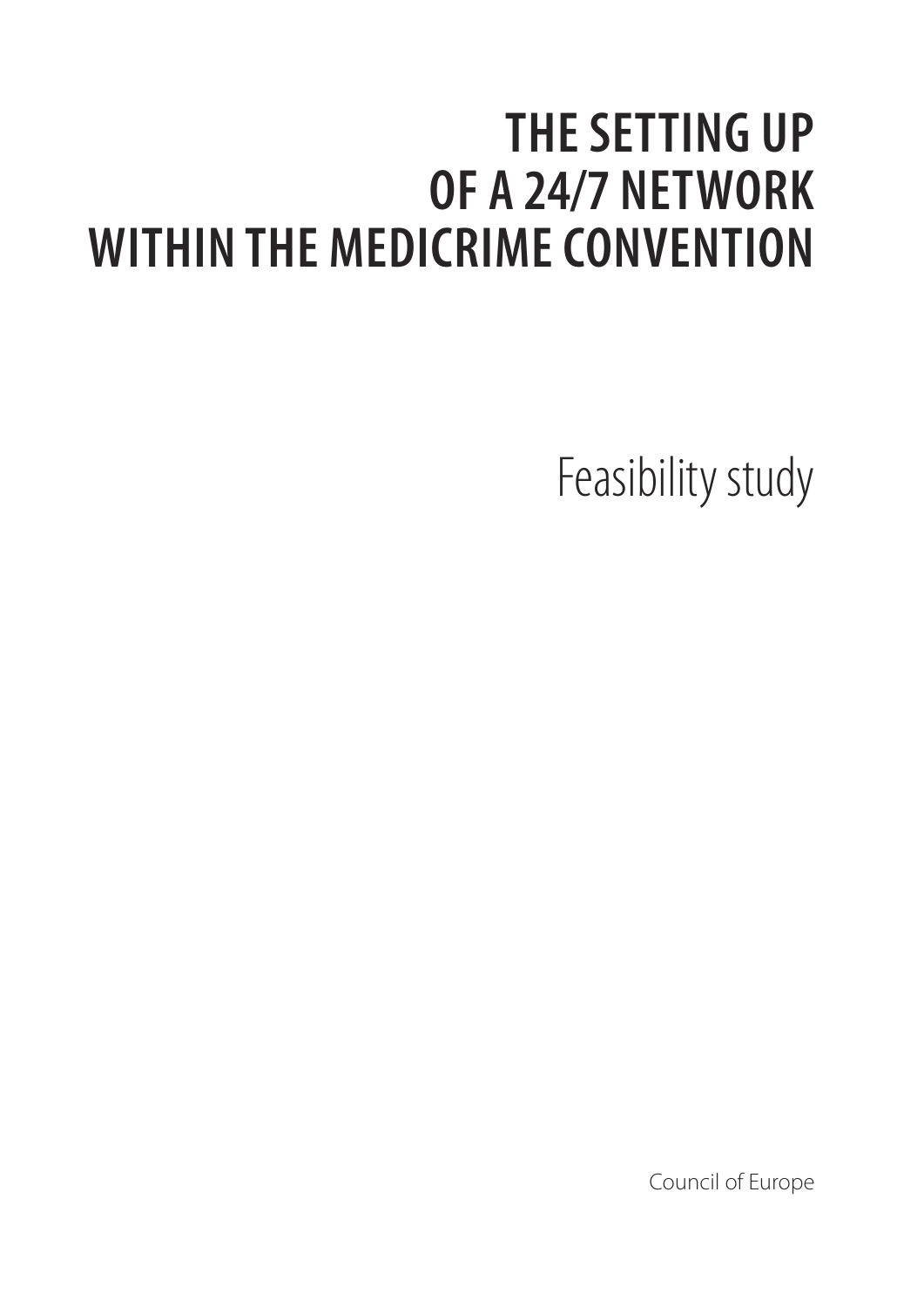*The opinions expressed in this work are the responsibility of the author(s) and do not necessarily reflect the official policy of the Council of Europe.*

The reproduction of extracts (up to 500 words) is authorised, except for commercial purposes, as long as the integrity of the text is preserved, the excerpt is not used out of context, does not provide incomplete information or does not otherwise mislead the reader as to the nature, scope or content of the text. The source text must always be acknowledged as follows: "© Council of Europe, year of the publication". All other requests concerning the reproduction/translation of all or part of the document should be addressed to the Directorate of Communications, Council of Europe (F-67075 Strasbourg Cedex or publishing@coe.int).

All other correspondence concerning this document should be addressed to the MEDICRIME Secretariat Criminal Law Co-operation Unit Action against Crime Department Directorate General Human Rights and Rule of Law (DGI)

> Council of Europe Tel: +33 (0)3 88 41 46 74 E-mail: medicrime@coe.int F-67075 Strasbourg Cedex France

Cover design and layout: Documents and Publications Production Department (SPDP), Council of Europe

Photo: Shutterstock

© Council of Europe, December 2021 Printed at the Council of Europe *This report has been prepared within the framework of the Council of Europe project entitled Needs Assessment – Falsified Medical Products (NA-FAMED).*

It has been prepared by the independent Council of Europe experts:

- ► Ms Ioana Albani, Prosecutor, Directorate for Investigating Organized Crime and Terrorism (DIOCT) of Romania – Prosecutor's Office attached to the High Court of Cassation and Justice (POHCCJ)
- ► Mr Branko Stamenković, Deputy Republic Public Prosecutor of the Republic of Serbia and Special Prosecutor for High-Tech Crime of Serbia
- ► with the support of Ms Joana Ferreira, Public Prosecutor and Director of the Department of Judicial Cooperation and International Relations of Portugal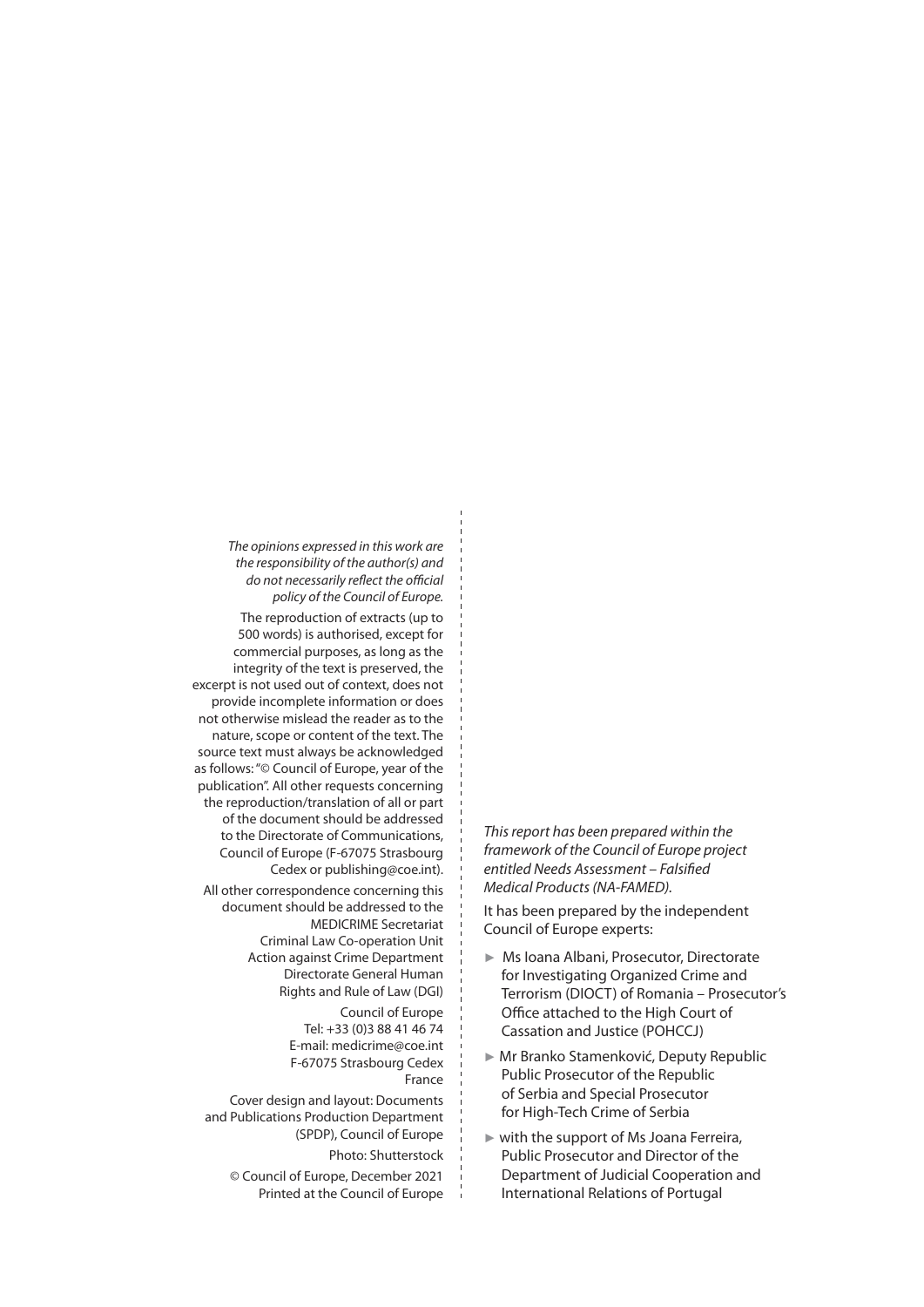### **CONTENTS**

| <b>1. BACKGROUND AND CONTEXT</b>                                                                                                                                                                | 5  |
|-------------------------------------------------------------------------------------------------------------------------------------------------------------------------------------------------|----|
| <b>1.1. PURPOSE OF THE STUDY</b>                                                                                                                                                                | 5  |
| 1.2. SHORT PRESENTATION OF THE MEDICRIME CONVENTION                                                                                                                                             | 5  |
| 2. EXPERIENCE OF THE 24/7 NETWORK ESTABLISHED UNDER ARTICLE 35 OF<br>THE CONVENTION ON CYBERCRIME                                                                                               | 9  |
| 2.1. FRAMEWORK                                                                                                                                                                                  | 9  |
| 2.2. COMPETENCES OF THE 24/7 POINT OF CONTACT ESTABLISHED UNDER ARTICLE 35 OF THE<br><b>CONVENTION ON CYBERCRIME</b>                                                                            | 10 |
| 2.3. STATE OF PLAY AS REFLECTED IN THE DOCUMENTS ADOPTED BY THE CYBERCRIME CONVENTION<br><b>COMMITTEE (T-CY)</b>                                                                                | 11 |
| 2.4. COUNTRIES' PRACTICAL EXPERIENCE                                                                                                                                                            | 12 |
| <b>3. CONCLUSION</b>                                                                                                                                                                            | 15 |
| 3.1. RESPONSIBILITIES OF NATIONAL 24/7 FOCAL POINTS IN THE CONTEXT OF ESTABLISHING<br>A 24/7 NETWORK OF FOCAL POINTS UNDER THE MEDICRIME CONVENTION                                             | 15 |
| 3.2. AUTHORITIES THAT COULD HOST A NATIONAL 24/7 FOCAL POINT IN THE CONTEXT<br>OF ESTABLISHING A NETWORK OF 24/7 FOCAL POINTS UNDER THE MEDICRIME CONVENTION                                    | 16 |
| 3.3. INSTITUTIONALISING THE FRAMEWORK AT NATIONAL LEVEL                                                                                                                                         | 17 |
| 3.4. PROCEDURE FOR SETTING UP A 24/7 FOCAL POINTS NETWORK UNDER THE MEDICRIME<br><b>CONVENTION</b>                                                                                              | 18 |
| <b>APPENDICES</b>                                                                                                                                                                               | 19 |
| <b>L EXTRACT OF THE MEDICRIME CONVENTION</b>                                                                                                                                                    | 19 |
| <b>II. EXTRACT FROM THE EXPLANATORY REPORT TO THE COUNCIL OF EUROPE CONVENTION</b><br>ON THE COUNTERFEITING OF MEDICAL PRODUCTS AND SIMILAR CRIMES INVOLVING THREATS<br><b>TO PUBLIC HEALTH</b> | 21 |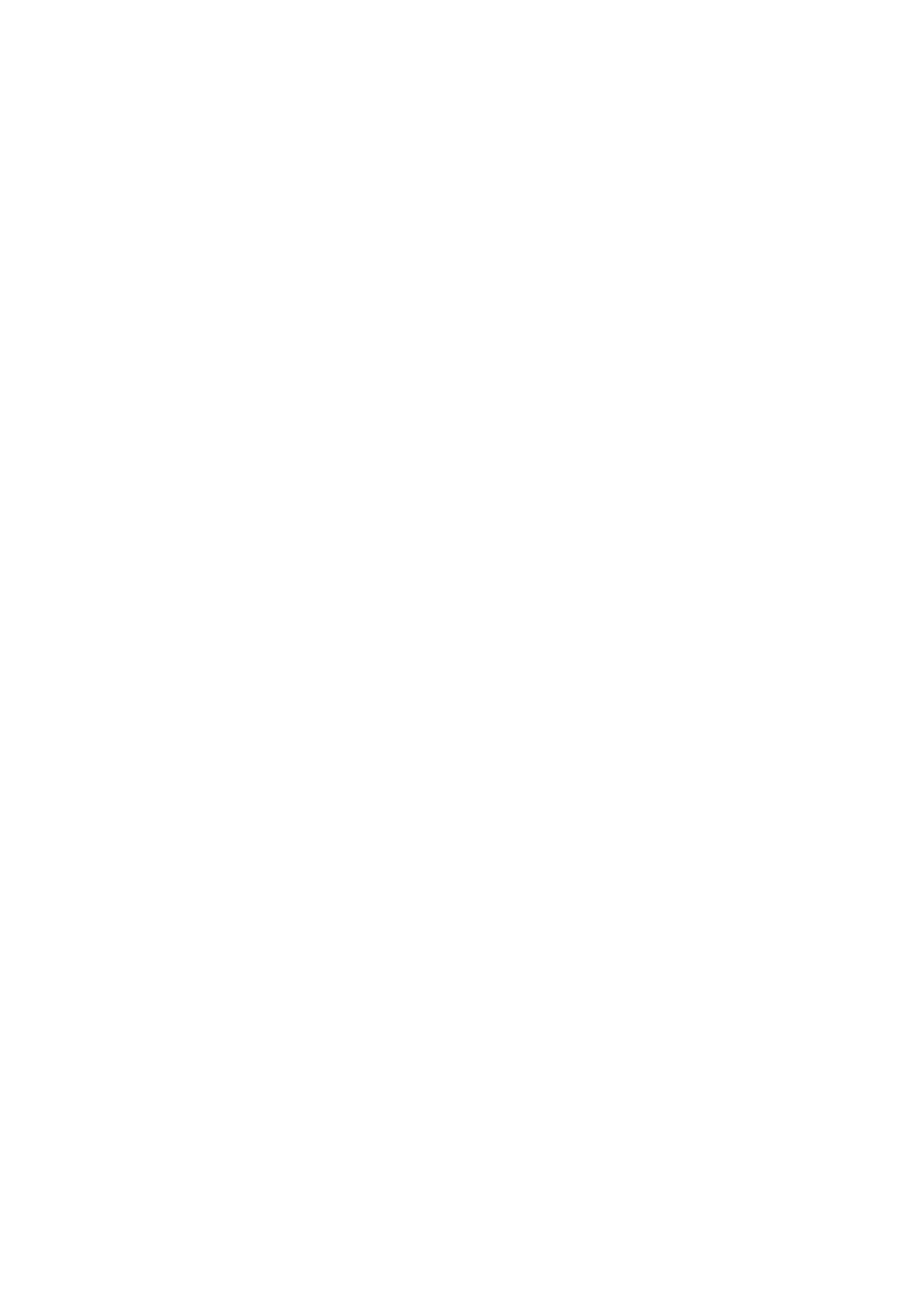#### <span id="page-5-0"></span>**1.1. Purpose of the study**

This study has been prepared as part of the Council of Europe project entitled Needs Assessment – Falsified Medical Products (NA-FAMED) to examine the feasibility of creating a network of national focal points available on a twenty-four hour, seven-day-a-week (24/7) basis, to contribute to the achievement of the objectives of the Council of Europe Convention on the counterfeiting of medical products and similar crimes involving threats to public health (CETS No. 211, MEDICRIME Convention).

The study will be used during consultations of the Committee of the Parties to the MEDICRIME Convention on the adoption of recommendations or guidelines relating to the organisation of a network of 24/7 focal points, with a view to improving the operational and judicial aspects of preventing and combating the counterfeiting of medical products and similar crimes involving threats to public health, as well as the exchange of information in this field between the parties to the MEDICRIME Convention. The consultations should establish the organisational and logistical aspects of the envisaged system. This document seeks to determine the authorities that are able to host national 24/7 focal points and the capabilities, responsibilities and working procedures expected of those authorities, in accordance with the relevant provisions of the MEDICRIME Convention.<sup>1</sup>

#### **1.2. Short presentation of the MEDICRIME Convention<sup>2</sup>**

In the preamble to the convention and in Article 1, it is stated that the purpose of the convention is to prevent and combat threats to public health by providing for the criminalisation of certain acts, protecting the rights of victims of the offences established under the convention, and promoting national and international co-operation.

The focus of the convention is on the protection of public health. It does not cover issues related to the infringement of intellectual property rights in relation to the counterfeiting of medical products, active substances, excipients, parts and materials, which are generally adequately protected at both national and international levels. However, this approach is without prejudice to any possible criminal prosecution of infringements of intellectual property rights that may result from conduct criminalised under the convention, as stated in paragraph 20 of the explanatory report<sup>3</sup> to the convention.

Article 3 covers the scope of the convention, which concerns medical products, whether or not they are protected under intellectual property rights or are generic, including accessories intended for use together with medical devices, as well as active substances, excipients, parts and materials intended for use in the production of medical products. Article 4 contains the definitions that will be used when applying the provisions of the convention.

#### **1.2.1. Substantive law and investigative (procedural) powers**

Chapter II on substantive criminal law, in particular Articles 5 to 7, calls on parties to take measures at the national level to criminalise the following unlawful acts, when committed intentionally: manufacturing of counterfeit medical products, active substances, excipients, parts, materials and accessories and, as appropriate, any adulteration thereof; supplying, offering to supply, and trafficking in counterfeits; and making of false documents or the act of tampering with documents.

Each article also provides for the possibility of declaring a reservation with respect to the criminalisation of the specific acts foreseen, either in full or on certain conditions, or in cases regarding excipients, parts and materials or the documentation relating to them. Article 8 of the convention provides for the criminalisation of similar unlawful acts, when committed intentionally, insofar as such activities are not covered by Articles 5, 6 and 7.

<sup>1.</sup> Council of Europe Convention on the counterfeiting of medical products and similar crimes involving threats to public health, CETS No. 211, Moscow, 28 October 2011.

<sup>2.</sup> See:<https://rm.coe.int/168008482f>.

<sup>3.</sup> See:<https://rm.coe.int/CoERMPublicCommonSearchServices/DisplayDCTMContent?documentId=09000016800d383b>.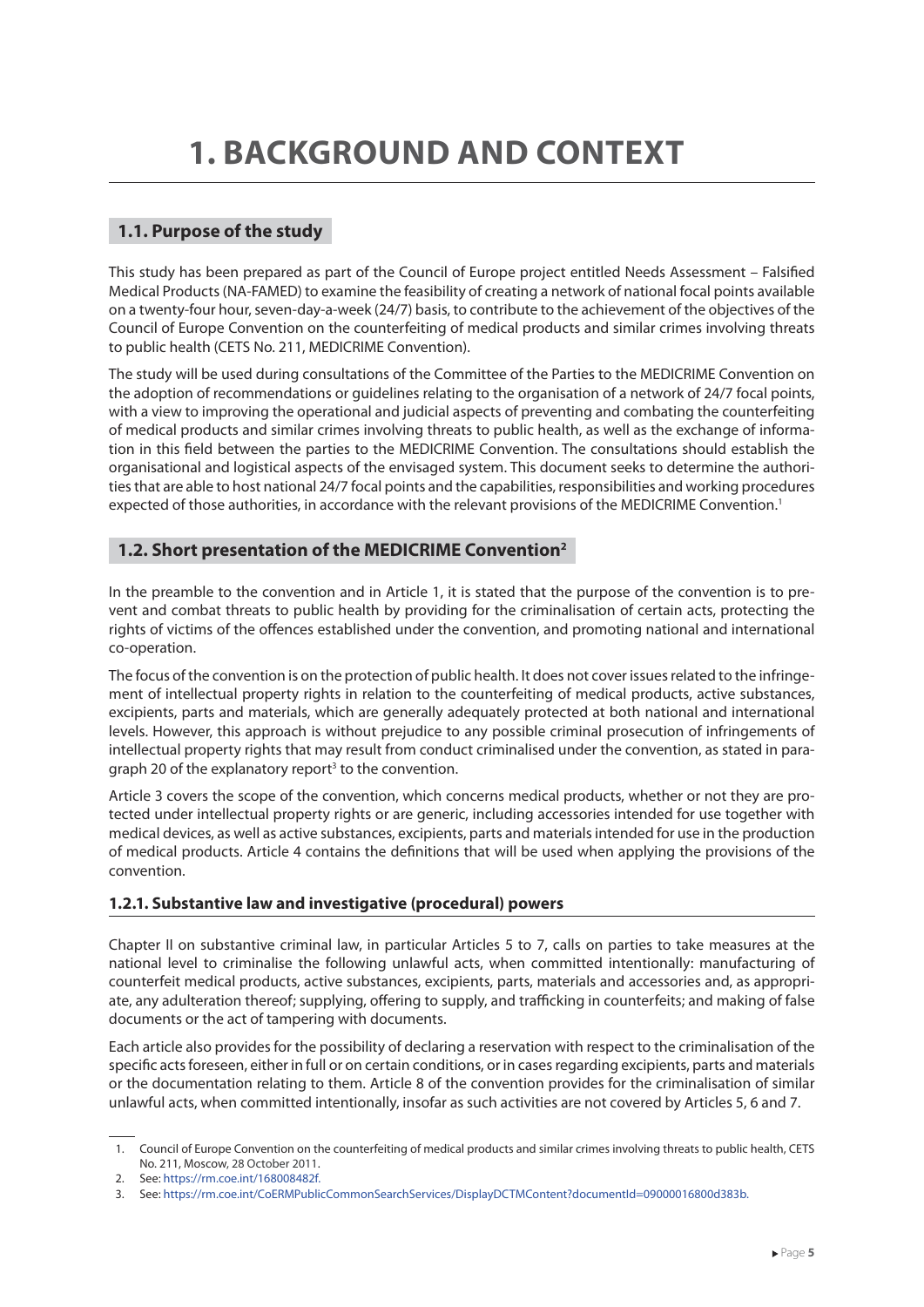Lastly, Article 9 calls for parties to take measures to establish as offences, when committed intentionally: aiding or abetting the commission of any of the offences established in accordance with the convention, or attempting to commit any of the said offences. Article 9, also provides for the possibility of declaring a reservation with respect to criminalisation of the attempt to commit any of the offences established in accordance with Articles 7 and 8.

As stated in paragraph 92 of the explanatory report, the aggravating circumstances set out in Article 13 may be taken into consideration in determining the sanctions for offences established under the convention, if they do not already form part of the constituent elements of the offences, as adopted in the implementation procedure under domestic law. To ensure that a previous conviction is to be taken into account in the sentencing phase of a trial before a national court, the convention provides for the obligation to take it into consideration, irrespective of which court, national or foreign, previously passed the final sentence (Article 13.*f* and Article 14).

Corporate liability and the applicable sanctions and measures are dealt with in Articles 11 and 12 of the convention.

Chapter III (Investigation, prosecution and procedural law), which provides for measures to be taken by the parties to ensure the effective investigation or prosecution of the offences established in Chapter II, is of great importance. In particular, Article 15 is designed to enable the *ex officio* investigation or prosecution of offences as a general rule; should a national system provide for a different option, criminal proceedings must be allowed to continue even if the complaint is withdrawn. As stated in paragraph 106 of the explanatory report, the purpose of this provision is to facilitate prosecutions, in particular by ensuring the continuation of criminal proceedings regardless of pressure or threats against victims by the perpetrators of offences.

Furthermore, to confirm the principle of effective investigation or prosecution, Article 16 provides for the adoption of measures at the national level that ensure, on the one hand, that persons, units or services in charge of criminal investigations are specialised in combating the counterfeiting of medical products and similar crimes involving threats to public health, or that persons are trained for this purpose, including financial investigations, and, on the other hand, the carrying out, where appropriate, of financial investigations, covert operations, controlled delivery and other special investigative techniques by the competent authorities. Such activities could encompass, as detailed in paragraphs 109-110 of the explanatory report, electronic and other forms of surveillance as well as infiltration operations. As indicated by the wording "where appropriate", parties are not legally obliged to apply any or all of these investigative techniques, but if a party chooses to conduct investigations using these special techniques, the principle of proportionality, as referred to in the preamble to the convention, will also apply.

#### **1.2.2. Co-operation mechanisms at national and international levels**

Recognising the complexity of the threats and dangers to public safety posed by commission of the offences established by the convention, and recognising that preventing and combating such acts is not one's task, Article 17 provides for co-operation and information exchange between the national competent authorities. As stated in paragraph 111 of the explanatory report, networking at national level based on a multidisciplinary and multisectoral approach is a key element in the fight against counterfeiting of medical products and similar crimes.

The convention leaves it to the parties to decide how this national co-operation is to be implemented while respecting the role and competences assigned to each authority, bearing in mind that the forms of assistance that could be provided are heterogenous but have the same objective: preventing and combating effectively the counterfeiting of medical products and similar crimes involving threats to public health.

Such national co-operation may rely on existing general procedures governing each authority that allow for the interinstitutional exchange of information or, in accordance with Article 17, on a more formalised, detailed or dedicated procedure that may be adopted in the implementation of the convention.

At the international level, the convention provides for two different mechanisms for international co-operation; on the one hand, international co-operation in criminal matters based on the provisions of the convention, in pursuance of relevant applicable international and regional instruments and arrangements agreed on the basis of uniform or reciprocal legislation and the parties' domestic law, to the widest extent possible, for the purpose of investigations or proceedings concerning the offences established in accordance with the convention, including seizure and confiscation; and on the other hand, international co-operation with respect to prevention and other administrative measures.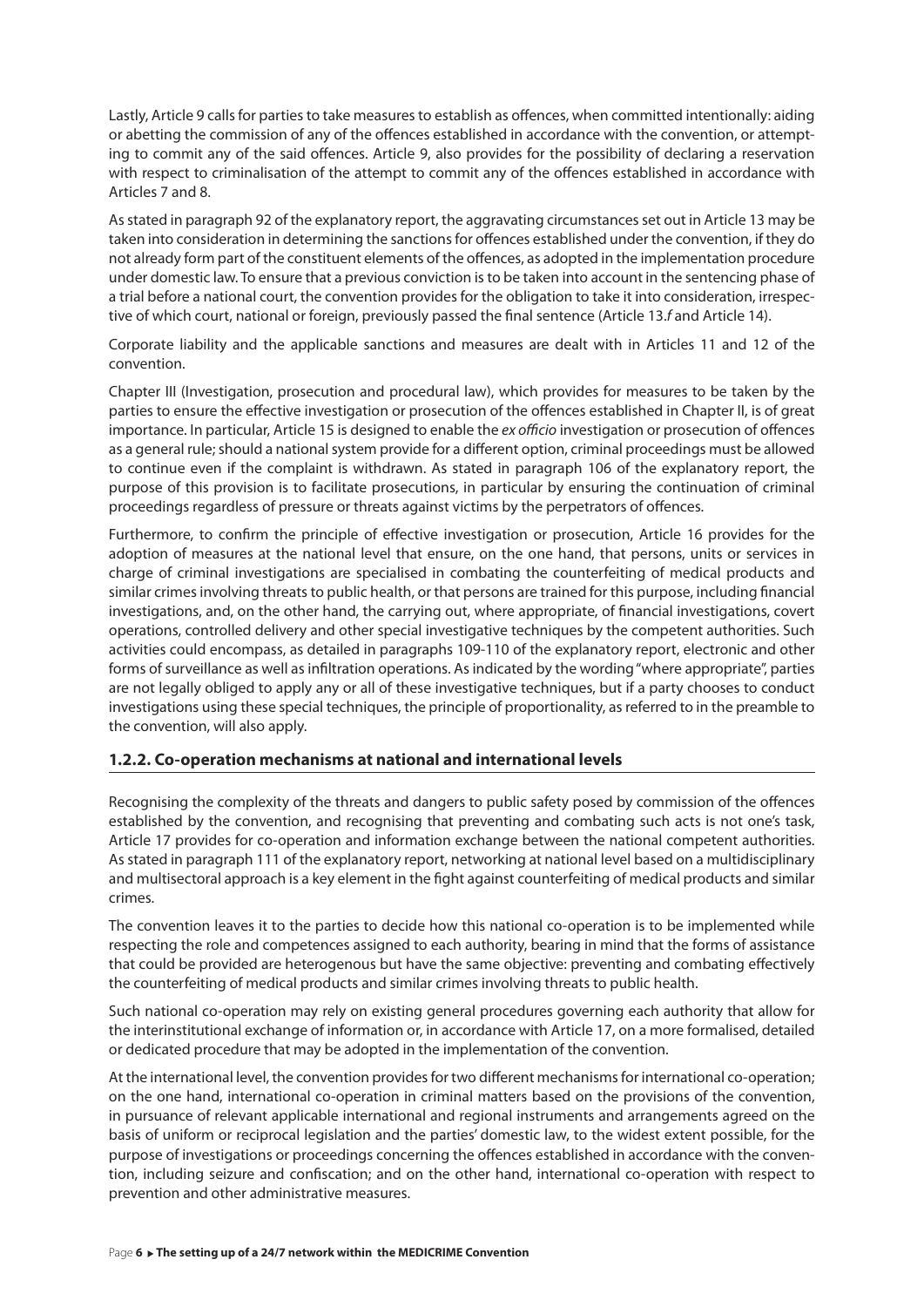The latter, foreseen in Article 22, provides firstly for international co-operation with respect to protecting and giving assistance to victims and, secondly, for the designation of a national contact point "which shall be responsible for transmitting and receiving requests for information and/or co-operation in connection with the fight against counterfeiting of medical products and similar crimes involving threats to public health".

Paragraph 134 of the explanatory report explains that Article 22, paragraph 1, covers only administrative measures related to the protection or assistance given to victims and does not concern international co-operation in criminal matters.

Related to designation of a national contact point, as in Article 22, for receiving requests for information and/or cooperation in connection with the fight against counterfeiting of medical products and similar crimes involving threats to public health, As explained in paragraph 135 of the explanatory report, the role and purpose of the above-mentioned national contact point are to be defined outside the scope of international co-operation in criminal matters, and established without prejudice to the internal reporting systems of the parties.

The convention leaves it to the parties to determine the internal organisation of the point of contact, the type of information to be collected and the mechanism for transmission of such information.

#### **1.2.3. Other relevant provisions**

Chapter VI of the MEDICRIME Convention provides for legislative and other measures to be taken at the national level to protect the rights and interests of victims of an offence established in accordance with the convention. In particular, as detailed in Article 19, the measures should ensure: victims' access to information relevant to their case and which is necessary for the protection of their health; the provision of assistance for victims in their physical, psychological and social recovery; and, last but not least, parties are asked to foresee in their domestic legislation the right of the victims to compensation from the perpetrators of offences.

Moreover, Article 20 requires the parties to take complementary measures at the national level related to the standing of victims in criminal investigations and proceedings, among them the right to be informed, to supply evidence and to choose the means of having their views, needs and concerns presented, to receive appropriate support services so that their rights and interests are duly presented and considered, and to be provided with effective measures for their safety, as well as that of their families and witnesses on their behalf, from intimidation and retaliation. Paragraphs 2 to 5 of Article 20 define more specific rights and measures for the victims of offences established in accordance to the convention, by requiring that parties grant victims the right to free legal aid when they can be parties to criminal proceedings; that victims may, with their consent, receive assistance or support from groups, foundations, associations or governmental or non-governmental organisations during criminal proceedings concerning the offences established in accordance with the convention; and that parties ensure that victims may lodge a complaint before the competent authorities of their state of residence even if the offence was committed in the territory of another party to the convention.

Chapter VIII of the MEDICRIME Convention is dedicated to the follow-up mechanism described in Article 23, and the composition of the Committee of the Parties or the appointment of other relevant representatives as laid down in Article 24. Relevant for the scope of this study are the provisions of Article 25 related to the functions of the Committee of the Parties with respect to:

- ► monitoring the implementation of the MEDICRIME Convention;
- $\triangleright$  facilitating the collection, analysis and exchange of information, experience and good practice between states to improve their capacity to prevent and combat the counterfeiting of medical products and similar crimes involving threats to public health;
- ► facilitating the effective use and implementation of the convention, including the identification of any problems and the effects of any declaration or reservation made under the Convention;
- ► expressing opinions on any question concerning the application of the convention and facilitating the exchange of information on significant legal, policy or technological developments;
- ► making specific recommendations to parties concerning the implementation of the convention.

Based on these numerous functions, the Committee of the Parties may also give its interpretation of certain articles if relevant for the implementation of the MEDICRIME Convention.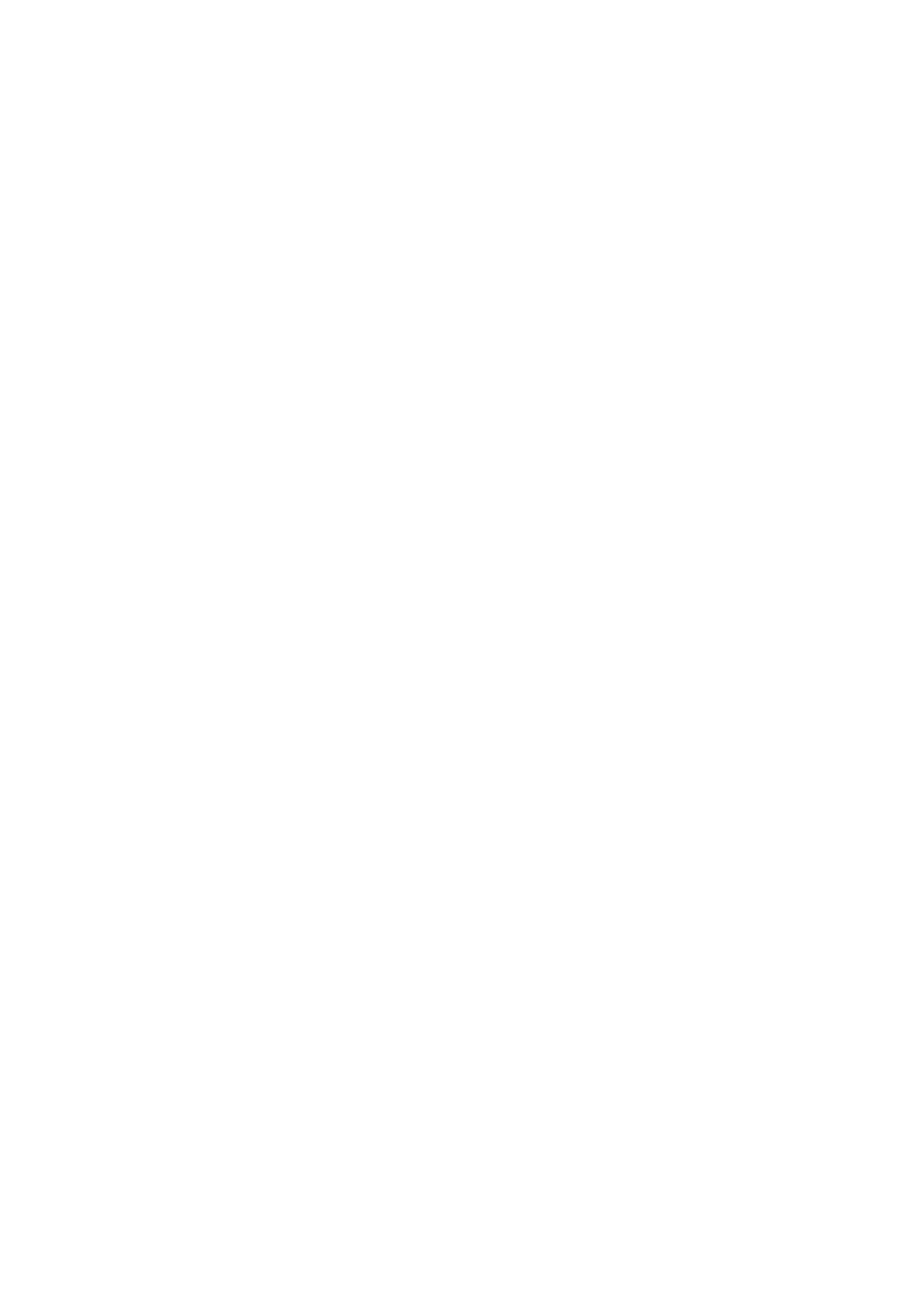### <span id="page-9-0"></span>**2. EXPERIENCE OF THE 24/7 NETWORK ESTABLISHED UNDER ARTICLE 35 OF THE CONVENTION ON CYBERCRIME**

#### **2.1. Framework**

Article 35<sup>4</sup> of the Convention on Cybercrime (CETS No. 185, Budapest Convention)<sup>5</sup> provides that each party to the convention should designate a point of contact available on a 24/7 basis, in order to ensure the provision of immediate assistance for the purpose of investigations or proceedings concerning criminal offences related to computer systems and data, or for the collection of evidence in electronic form of a criminal offence.

According to the Article 35, such assistance shall include facilitating, or, if permitted by its domestic law and practice, directly carrying out the following measures:

- $\blacktriangleright$  the provision of technical advice;
- ► the preservation of data pursuant to Articles 29 and 30;
- $\triangleright$  the collection of evidence, the provision of legal information, and location of suspects.

The above-mentioned article specifies the duties of the contact point stating that: "[i]f the point of contact designated by a Party is not part of that Party's authority or authorities responsible for international mutual assistance or extradition, the point of contact shall ensure that it is able to co-ordinate with such authority or authorities on an expedited basis".

The same article provides that each party shall ensure the availability of trained and equipped personnel to facilitate the operation of the network and the point of contact should have the capacity to carry out communications with the point of contact of another party on an expedited basis.

As stated in paragraph 300 of the explanatory report to the Budapest Convention,

[e]ach Party is at liberty to determine where to locate the point of contact within its law enforcement structure. Some Parties may wish to house the 24/7 contact point within its central authority for mutual assistance, some may believe that the best location is with a police unit specialised in fighting computer – or computer-related [–] crime, yet other choices may be appropriate for a particular Party, given its governmental structure and legal system. Since the 24/7 contact is to provide both technical advice for stopping or tracing an attack, as well as such international co-operation duties as locating of suspects, there is no one correct answer, and it is anticipated that the structure of the network will evolve over time. In designating the national point of contact, due consideration should be given to the need to communicate with points of contacts using other languages.

<sup>4.</sup> Article 35 – 1. Each Party shall designate a point of contact available on a twenty-four hour, seven-day-a-week basis, in order to ensure the provision of immediate assistance for the purpose of investigations or proceedings concerning criminal offences related to computer systems and data, or for the collection of evidence in electronic form of a criminal offence. Such assistance shall include facilitating, or, if permitted by its domestic law and practice, directly carrying out the following measures: a. the provision of technical advice;

b. the preservation of data pursuant to Articles 29 and 30;

c. the collection of evidence, the provision of legal information, and locating of suspects.

<sup>2.</sup> a. A Party's point of contact shall have the capacity to carry out communications with the point of contact of another Party on an expedited basis.

b. If the point of contact designated by a Party is not part of that Party's authority or authorities responsible for international mutual assistance or extradition, the point of contact shall ensure that it is able to co-ordinate with such authority or authorities on an expedited basis.

<sup>3.</sup> Each Party shall ensure that trained and equipped personnel are available, in order to facilitate the operation of the network.

<sup>5.</sup> Convention on Cybercrime, CETS No. 185, Budapest, 23 November 2011. See : <https://rm.coe.int/1680081561>.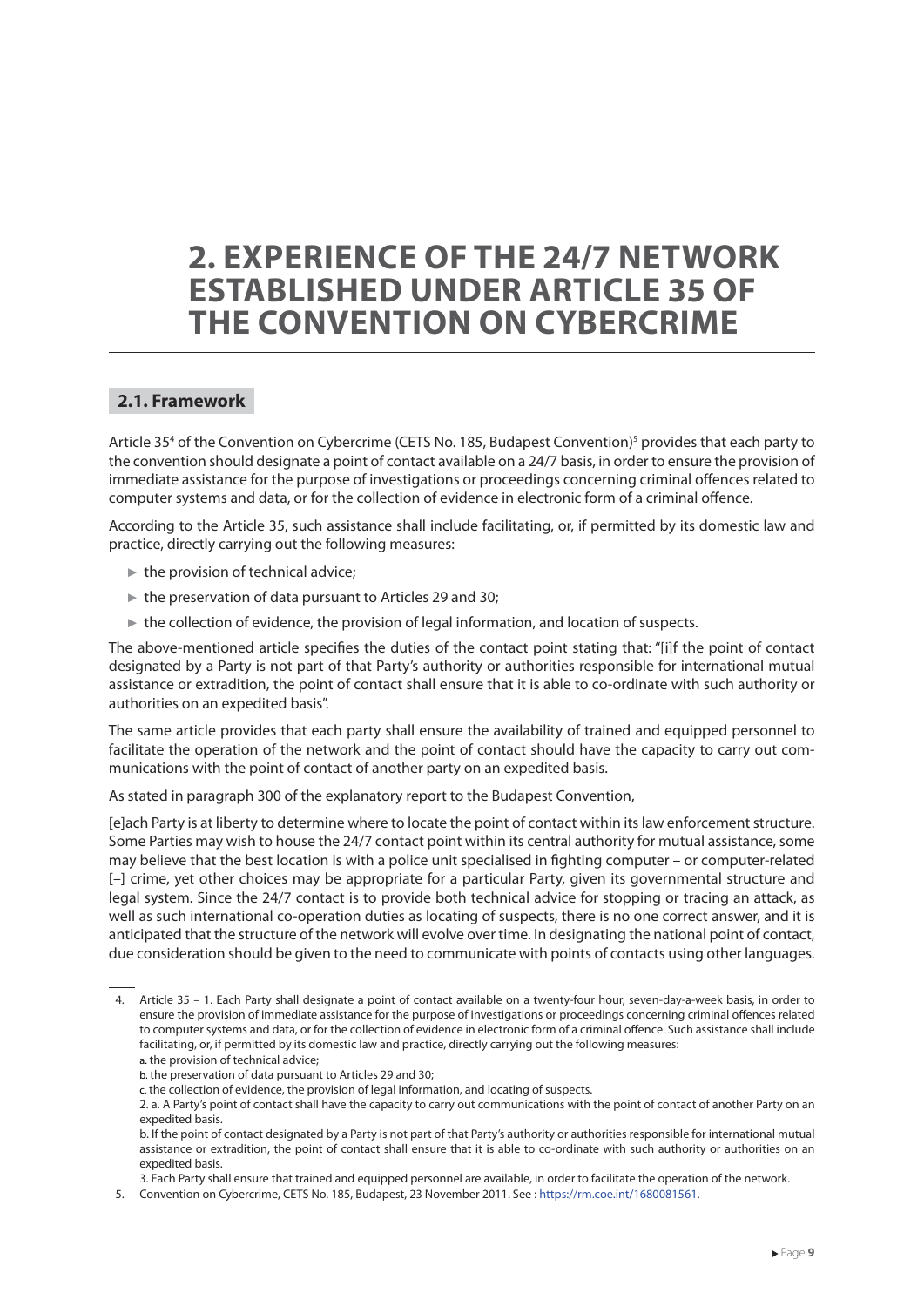#### <span id="page-10-0"></span>**2.2. Competences of the 24/7 point of contact established under Article 35 of the Convention on Cybercrime**

The enumeration of competences set forth in Article 35 of the Budapest Convention is broad and includes the most important requirements related to an investigation concerning a cyberoffence or related to electronic evidence. As a consequence, it is desirable to provide:

- ► immediate assistance:
	- for the purpose of investigations or proceedings concerning criminal offences related to computer systems and data; or
	- for the collection of evidence in electronic form of a criminal offence.

Such assistance shall include facilitating or, if permitted by its domestic law and practice, directly carrying out the following measures:

- $\blacktriangleright$  the provision of technical advice;
- ► the preservation of data pursuant to Articles 29 and 30;
- $\triangleright$  the collection of evidence, the provision of legal information, and location of suspects.

If the competences related to international co-operation are not provided by national law and practice, it is highly desirable that the 24/7 point of contact is able to co-ordinate rapidly with an authority entitled to provide mutual legal assistance.

The tasks entrusted to the 24/7 point of contact under Article 35 represent a modern way of handling the needs of complex cybercrime investigations that require continuous availability, immediate action and specific skills when the assistance relates to electronic evidence.

Although there is no particular description of the skills expected of a 24/7 point of contact, these should include, but not be limited to, the ability to deal with:

- ► technical aspects of a computer-related crime;
- ► particularities of a crime that arise from the fact that a computer system was used to commit it;
- ► specific features of electronic evidence such as its volatility or its easily falsifiable character;
- $\triangleright$  the location of evidence, which is sometimes undetermined or hard to determine;
- ► the manner of obtaining electronic evidence, and the conditions and format that make it admissible under the law, etc.;
- $\blacktriangleright$  legal aspects of and proceedings in criminal matters;
- ► legal aspects related to transferring evidence in the context of mutual legal assistance;
- ► different levels of understanding of foreign languages (reading, writing), though English is the language most used for correspondence;
- ► poor quality translations;
- ► different means of communication;
- ► different ways of summarising facts (sometimes the information received is too concise to fully understand what is needed and why it is needed, and what crime has been committed);
- ► differences in the interpretation of legal or technical terms;
- ► immediate action.

In practice, a 24/7 point of contact should be able to register and process on the same day requests for technical assistance, information on legal matters or preservation orders. If the answer requires more time, an immediate response may well be simply an acknowledgment of receipt. Ideally, this should summarise how the request will be handled, what results can be expected, how long it will take and, if the point of contact is not authorised to execute the request, the contact details of the person to which the request should be addressed, or any other useful information.

If the 24/7 point of contact is in a position to handle the request, but it does not contain the necessary information, it is advisable to request additional information promptly, as time is a critical factor in such investigations.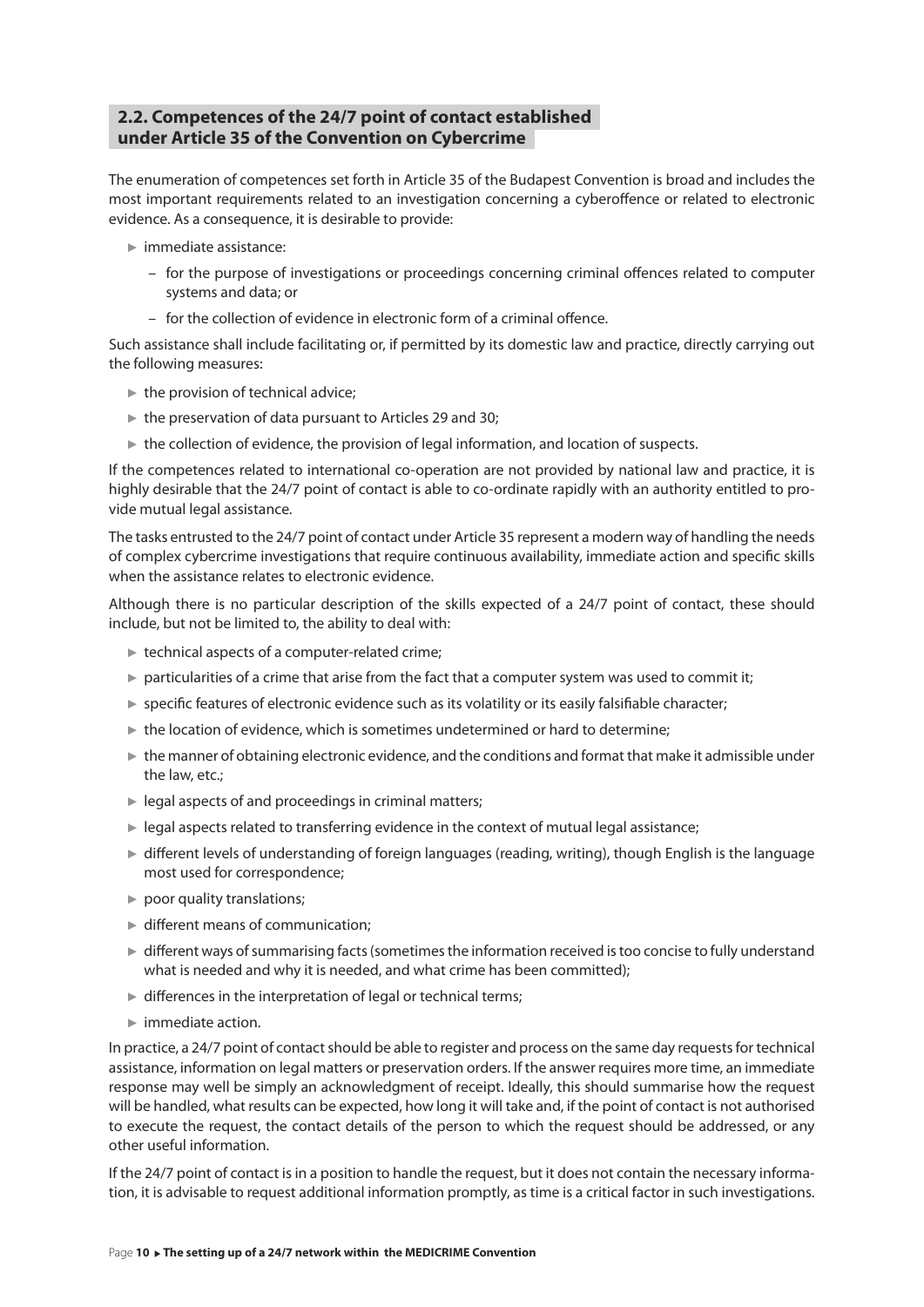<span id="page-11-0"></span>The use of the 24/7 point of contact to deal with urgent matters does not mean that requests with normal priority should be delayed. In all cases, it is important to remember that someone, such as an investigator, prosecutor or magistrate, is waiting for the response, a case needs to be solved, a victim needs redress or a life needs to be saved.

By following this approach, the formalistic view of assistance in criminal matters becomes dynamic.

The 24/7 point of contact as a communication channel is not meant to be used to bypass the customary means of communication with respect to mutual legal assistance in criminal matters. However, the possibility of executing or facilitating the execution of a request for mutual legal assistance is intended to complement efforts to provide rapid and extensive mutual legal assistance in criminal matters, particularly in cases of cybercrime and with respect to electronic evidence.

In the same way, this approach brings together professionals from different judicial and law-enforcement areas who, until recently, exercised their exclusive competences in an isolated manner.

#### **2.3. State of play as reflected in the documents adopted by the Cybercrime Convention Committee (T-CY)<sup>6</sup>**

The study concluded in 2009<sup>7</sup> by the Council of Europe on the functioning of 24/7 points of contact for cybercrime revealed the diversity of structures and locations of these point of contacts, both in terms of their powers and with respect to their position in the national judicial organisational structure. In more than 85% of the countries that replied to the study, the 24/7 point of contact was located hierarchically under the Ministry of Interior, while it was located within the prosecution service in only a few countries.<sup>8</sup>

Without prejudice to the decision made by the national authorities regarding the location of the 24/7 point of contact, the two options of establishing it within a police body or a prosecution service each have advantages and disadvantages.

Strong points in favour of a police body were found to be in terms of organisation, staff, infrastructure, skills and training, which are more well established er than those within prosecution services. On the other hand, prosecution services have powers given to them by law, such as the ability to handle mutual legal assistance requests or expedited preservation orders, although technical skills may be less developed. Subsequent assessments by the T-CY<sup>9</sup> have shown that mutual legal assistance and the useful role of the 24/7 points of contact are key factors in the investigation of cybercrime and with respect to electronic evidence in general.

One interesting point revealed by the 2009 study was the fact that when the 24/7 contact point's functions are entrusted to an existing body with the authority to investigate or prosecute cybercrime and to engage in international law enforcement co-operation, no separate legal basis is required. This seems to be the case in most countries. The national law on the ratification of the Budapest Convention and the declarations made with regard to Article 35 may also serve as a legal basis. From another perspective, the study also revealed that a specific legal basis may give the contact point more responsibility and make it more accountable for results achieved. It may also make it known at the national level thus facilitating co-operation with the national authorities, and may give it, if the legal system allows, powers for preservation and for dealing with mutual legal assistance requests.

In 2013, after a comprehensive effort to corroborate all the information gathered from the participating countries, the T-CY adopted the assessment report on the implementation of the preservation provisions of the Budapest Convention. The issue of the establishment and powers of the 24/7 point of contact were raised again in this context, and the results seemed to satisfy the requirements of the convention's provisions on mutual legal assistance, the object of the assessment, but once again revealed weaknesses with regard to competences

<sup>6.</sup> See Article 46 of the Budapest Convention.

<sup>7.</sup> See: [https://rm.coe.int/CoERMPublicCommonSearchServices/DisplayDCTMContent?documentId=09000016802fa3be.](https://rm.coe.int/CoERMPublicCommonSearchServices/DisplayDCTMContent?documentId=09000016802fa3be)

<sup>8.</sup> In the USA, the contact point is a prosecution service under the Department of Justice. Romania has two contact points, one prosecution service within the Prosecutor's office attached to the High Court of Cassation and Justice, which has been formally created by law, and a second one within the criminal police body. The contact point in Norway is a hybrid type in that it is a police body with judicial, prosecutorial functions.

<sup>9.</sup> See: [https://rm.coe.int/CoERMPublicCommonSearchServices/DisplayDCTMContent?documentId=09000016802e722](https://rm.coe.int/CoERMPublicCommonSearchServices/DisplayDCTMContent?documentId=09000016802e722e)<sup>e</sup> ; <https://rm.coe.int/CoERMPublicCommonSearchServices/DisplayDCTMContent?documentId=09000016802e726c>.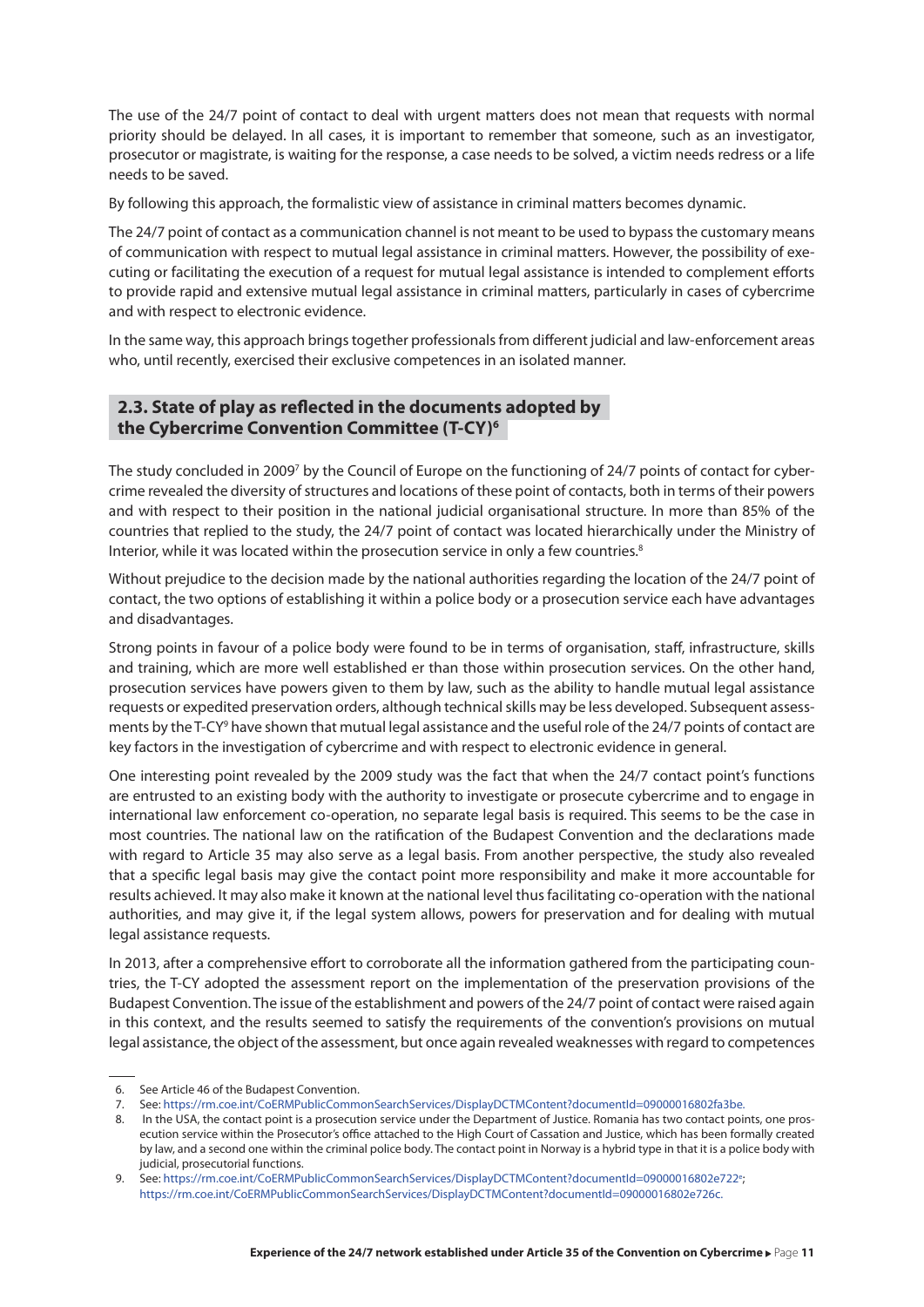<span id="page-12-0"></span>of the 24/7 point of contact in mutual legal assistance matters.<sup>10</sup> The T-CY assessment report on mutual legal assistance provisions of the Budapest Convention was adopted in December 2014 at the 12th Plenary meeting. The preliminary conclusion with respect to 24/7 points of contact was that unless they themselves have the authority to send, receive or execute Article 31-type mutual legal assistance requests, they should at least have the capability to facilitate swift execution of such requests.

Nevertheless, the findings pointed out the fact that the 24/7 points of contact of approximately half of the states questioned (36) replied they have competence to send or receive requests for mutual assistance. Some may also serve as channels for transmission only, such as Bosnia and Herzegovina, Estonia, Hungary and the Netherlands, while others can issue and execute rogatory letters, or supervise or participate in the execution of requests for mutual assistance (Costa Rica, Cyprus, Finland, Georgia, Lithuania, Norway, Romania, Serbia, North Macedonia and the United Kingdom). Finally, direct communication and regular liaison between 24/7 contact points and authorities responsible for executing mutual legal assistance requests were reported by Albania, Armenia, Australia, Austria, Bulgaria, Estonia, Japan, the Netherlands, Romania and Slovakia.

It was also highlighted that in a number of states there is a risk of a disconnection between the point of contact and the authorities responsible for mutual legal assistance. For example, the points of contact may not be informed as to whether or not preservation requests are followed up by mutual legal assistance requests, or practical arrangements for rapid co-ordination may not yet have been established between points of contact and the mutual legal assistance authorities.

#### **2.4. Countries' practical experience**

#### **2.4.1. Romania**

#### **2.4.1.1. Primary 24/7 point of contact within the Prosecutor's Office**

The Romanian 24/7 point of contact was established within the Prosecutor's Office attached to the High Court of Cassation and Justice by Article 62 of Law No. 161/2003. The Service for Combating Cybercrime was situated within the Organised Crime Fighting and Anti-Drug Section. In addition to the investigation of cybercrime cases, the service's competences encompass the duties foreseen in Article 35 of the Budapest Convention:

- $\triangleright$  provision of specialised assistance and information on Romanian legislation in the domain;
- ► ordering the expeditious preservation of data as well as the seizure of the objects containing computer data or the data regarding the data traffic required by a competent foreign authority;
- ► executing or facilitating the execution of letters rogatory in cases of cybercrime and in this respect cooperating with all the competent Romanian authorities.

In 2004, the Organised Crime Fighting and Anti-Drug Section was reorganised and the Service for Combating Cybercrime was incorporated into a new structure, the Directorate for Investigating Organized Crime and Terrorism. The competences of the service remained unchanged.

To summarise, the Service for Combating Cybercrime has nationwide investigative jurisdiction for cybercrime cases, orders for expedited preservation according to Articles 29-30 of the Budapest Convention, executing or facilitating the execution of mutual legal assistance requests and working directly with the International Judicial Assistance Service with the Directorate or with the specialised service within the Prosecutor's Office attached to the High Court of Cassation and Justice.

Specifically, the 24/7 point of contact plays the role of:

- ► intermediary to the investigative national authorities and similar foreign authorities for the purpose of securing evidence, especially e-evidence, such as subscriber information, traffic data or content data;
- ► advisor to the investigative national authorities in international co-operation matters and to similar foreign authorities on effective measures to be taken for obtaining e-evidence or the effectiveness of such measures;

<sup>10.</sup> See: [https://rm.coe.int/CoERMPublicCommonSearchServices/DisplayDCTMContent?documentId=09000016802e726c.](https://rm.coe.int/CoERMPublicCommonSearchServices/DisplayDCTMContent?documentId=09000016802e726c) All parties questioned (33) have established such points of contact. Some of these seem to be active in sending, receiving and following up international preservation requests. Others are less active, even though they have the necessary powers. A number of points of contact are not able to send, receive or follow up on international requests as the domestic legal basis for preservation is weak or involves a formal mutual legal assistance procedure.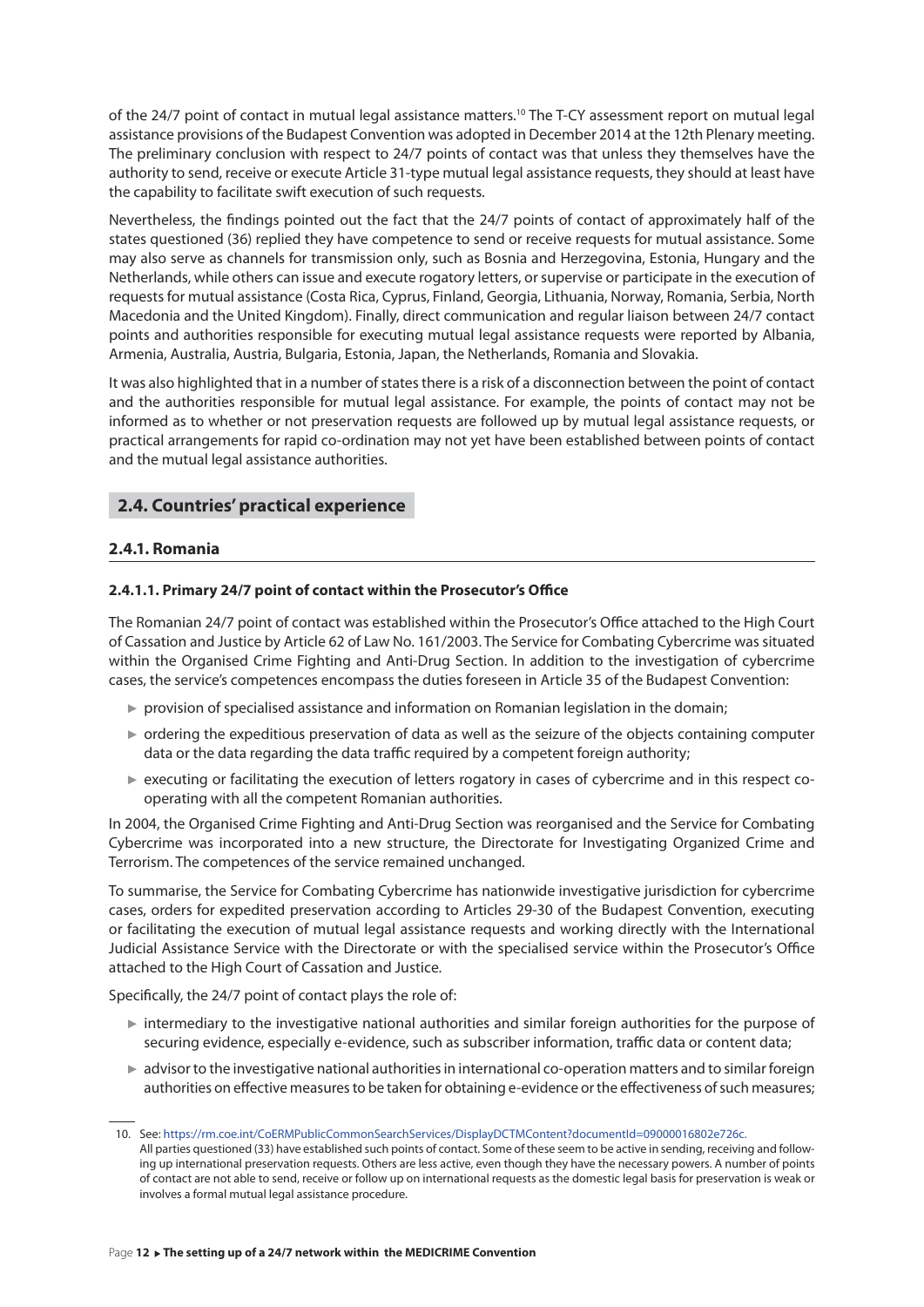- $\triangleright$  requested authority in the execution of complex cybercrime mutual legal assistance requests;
- ► an investigative unit participating in joint or parallel investigations with other similar foreign authorities, if necessary.

With regard to the specific attributes of the 24/7 point of contact as provided in Article 35 of the Budapest Convention, the Romanian 24/7 point of contact:

- $\triangleright$  provides a single point of contact, irrespective of the substantive jurisdiction;
- $\triangleright$  has the authority of a service, not of a single person (there are more than 10 prosecutors);
- ► provides for a mandatory order of replacement for prosecutors (prosecutor-in-charge and substitutes);
- ► has a dedicated e-mail address and telephone number;
- $\triangleright$  uses a template for preservation requests (when Romania is a requesting authority);
- $\triangleright$  sends a standard feedback message to the requesting authority.

#### **2.4.1.2. Secondary 24/7 point of contact within the specialised police unit**

In acknowledgment of the benefits existing within the specialised cybercrime police unit in respect of technical skills and staff, Romania decided to establish a secondary point of contact within the Cybercrime Unit that is part of the Directorate for Combating Organized Crime of the General Inspectorate of the Romanian Police.

Due to the fact that in Romania the police have limited competences in matters of mutual legal assistance, preservation orders, or provisions related to the collection of evidence, the point of contact is mainly responsible for completing the communication and advisory work on technical problems arising from incoming requests received directly or through the 24/7 point of contact of the Prosecutor's Office.

#### **2.4.2. Serbia**

#### **2.4.2.1 General considerations**

The 24/7 point-of-contact system in Serbia regarding cybercrime is based on the provisions of Article 35 of the Budapest Convention and by regulations of the competent authorities for the suppression of the cybercrime. At the moment, there are no special laws or by-laws which specifically stipulate the existence of this particular system, but this is foreseen in the forthcoming changes to the criminal justice framework for combating cybercrime.

However, this does not mean that the 24/7 point-of-contact-system in accordance with Article 35 of the Budapest Convention does not exist. On the contrary, Serbia is currently one of the few countries in the world which is implementing the so-called "dual contact point system", which includes both police and prosecution services. Both authorities have organised their human and technical resources to be able to respond immediately to the communications and requests from the above-mentioned 24/7 system.

This is made possible to a certain extent by the existence of a specific Law on the Organization and Jurisdiction of the State Authorities for Combating High-Tech Crime, which was adopted in 2005 and enacted in 2006. This special law lays the foundations for the organisation of the specific and specialised state authorities responsible for the suppression of cybercrime and cyber-related crime and their substantive and territorial jurisdiction, which extends to the whole country.

The competences of the specialised cybercrime authorities and their organisation and structure are determined by law. Strictly speaking, it does not contain substantive, procedural or international provisions on legal assistance, but rather defines the specific organisational framework for the functioning of the specialised authorities, which are:

- ► the police department specialised in combating high-tech crime, at present the Department for Cybercrime within the Ministry of the Interior's Service for Combating Organized Crime;
- ► the Special Prosecutor's Office for High-Tech Crime;
- ► the court department specialising in high-tech crime cases, currently made up of judges specialising in these legal issues.

#### **2.4.2.2. Operation of the 24/7 point-of-contact system in Serbia**

To understand the functioning of 24/7 point-of-contact system in Serbia it is important to understand the underlying criminal justice system and its procedural organisation. The criminal justice system has its origins in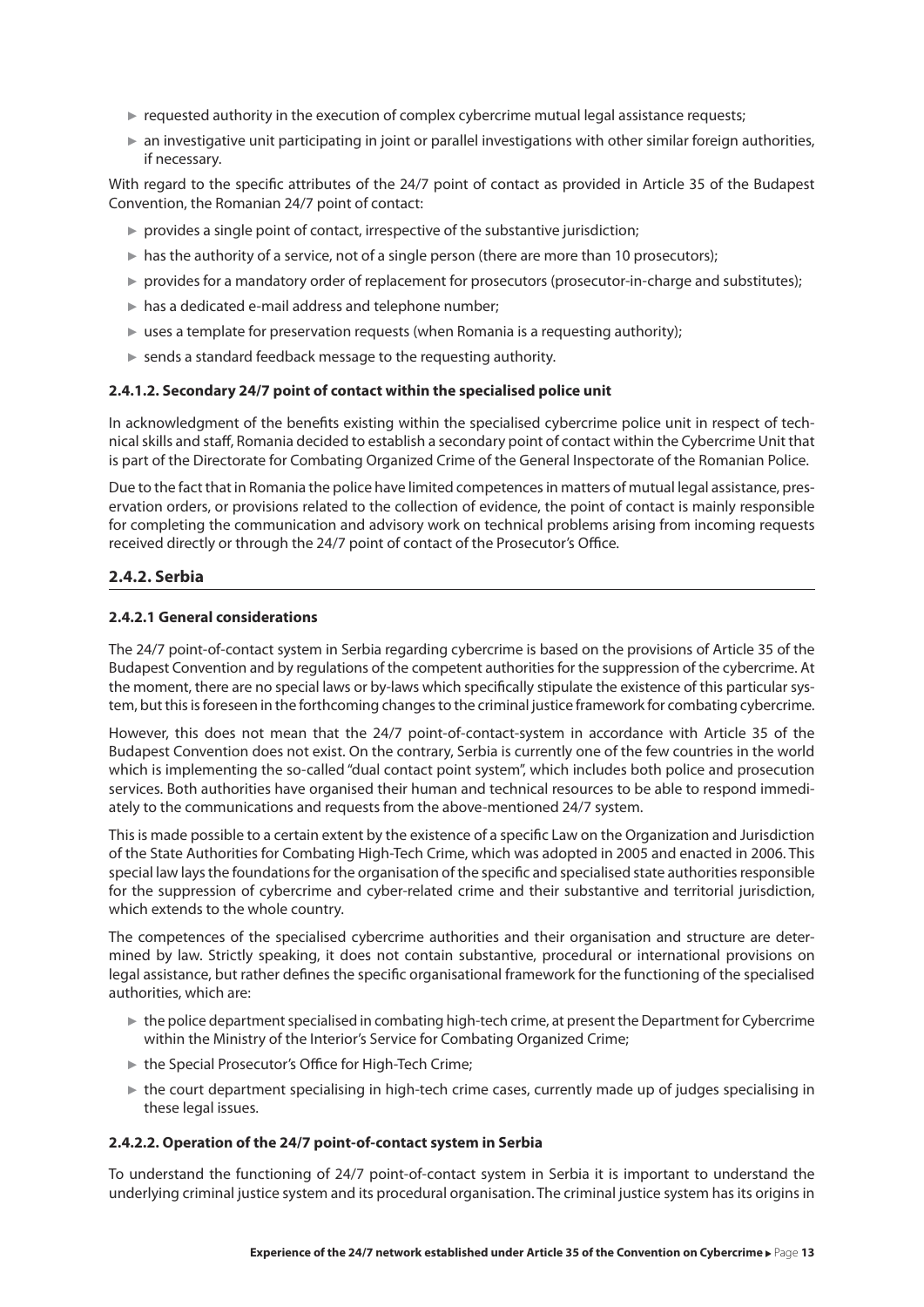the classical civil law systems previously present in Austria and France. However, more recently, the significant influence of common law systems and changes to the criminal justice framework in the European Union countries has resulted in the adoption of some elements of common law procedures, thus effectively making it a hybrid system, which includes procedures from both legal traditions.

More precisely, Serbia abolished the inquisitorial system in criminal investigation and main trial proceedings, replacing it with an adversarial system, without the inclusion of a jury in the decision-making procedure.

However, possibly the most important change in procedural law is the introduction of the prosecution-led investigation, which stipulates that the public prosecutor is the state authority responsible for opening, leading and concluding criminal investigations. Within this system, the role of the police is to support the investigation by responding to requests and initiatives from the Prosecutor's Office, with no – or very little – autonomy in their actions.

These points are very important for a proper understanding of the 24/7 point-of-contact system and its organisation. Knowledge of the competences of the criminal justice and other related authorities which respond to mutual legal assistance inquiries or requests is of paramount importance for the proper functioning of the system and the meaningful communication of information and evidence.

#### **2.4.2.3. Police department specialised in high-tech crime**

The police department specialised in combating high-tech crime has the following 24/7 tasks:

- ► to organise the system of on-call duty officers according to a 24/7 shift-work schedule to ensure a rapid response by means of communication systems established for this purpose;
- ► to ensure the technical maintenance of dedicated e-mail, FTP and exchange servers, and the maintenance of dedicated 24/7 mobile and land telephone lines and other means of immediate communication;
- ► to be on permanent standby 24/7, with a primary officer present on the department premises to provide an initial response and a secondary officer on the on-call roster to provide support, if needed;
- ► to respond to 24/7 information requests related to co-operation between law-enforcement authorities;
- ► to be available 24/7 to communicate with the competent deputy public prosecutor on call, in order to report on 24/7 requests and receive further guidance or requests.

#### **2.4.2.4. Special Prosecutor's Office for High-Tech Crime**

The Special Prosecutor's Office for High-Tech Crime has the following 24/7 tasks:

- $\triangleright$  to organise the on-call system of deputy public prosecutors, who should be ready to react 24/7 and communicate with the 24/7 point of contact in the police department specialised in combating high-tech crime;
- ► to maintain technical equipment used for communication, primarily e-mail servers and dedicated telephone lines;
- ► to ensure that there is a means to communicate promptly with the pre-trial judge on call if an incoming request requires a court order;
- ► to communicate quickly and on a 24/7 basis with the Republic Public Prosecution Office of Serbia (General Prosecutor's Office), Department for Mutual Legal Assistance and Co-operation, if an incoming request requires such support;
- ► to facilitate further communication and co-ordination between all state or government authorities involved in the execution of an incoming request;
- $\triangleright$  to facilitate the initiation and maintenance of formal and administrative mutual legal assistance for the expedited acquisition and exchange of electronic evidence, where necessary and requested.

Clearly, the competences of the Special Prosecutor's Office for High-Tech Crime exceed those which are currently provided for by the Budapest Convention. However, due to its special position as the leading authority for conducting criminal investigations within the Serbian criminal justice system, and the possibility to exercise its competences on the basis of the Law on the Mutual Legal Assistance in the Criminal Matters of Serbia, which is based on the European Convention on Mutual Assistance in Criminal Matters (ETS No. 30, 1959) and its two Additional Protocols, this office represents the central authority responsible for responding to 24/7 requests in the field of cybercrime that go beyond the exchange of information between police authorities.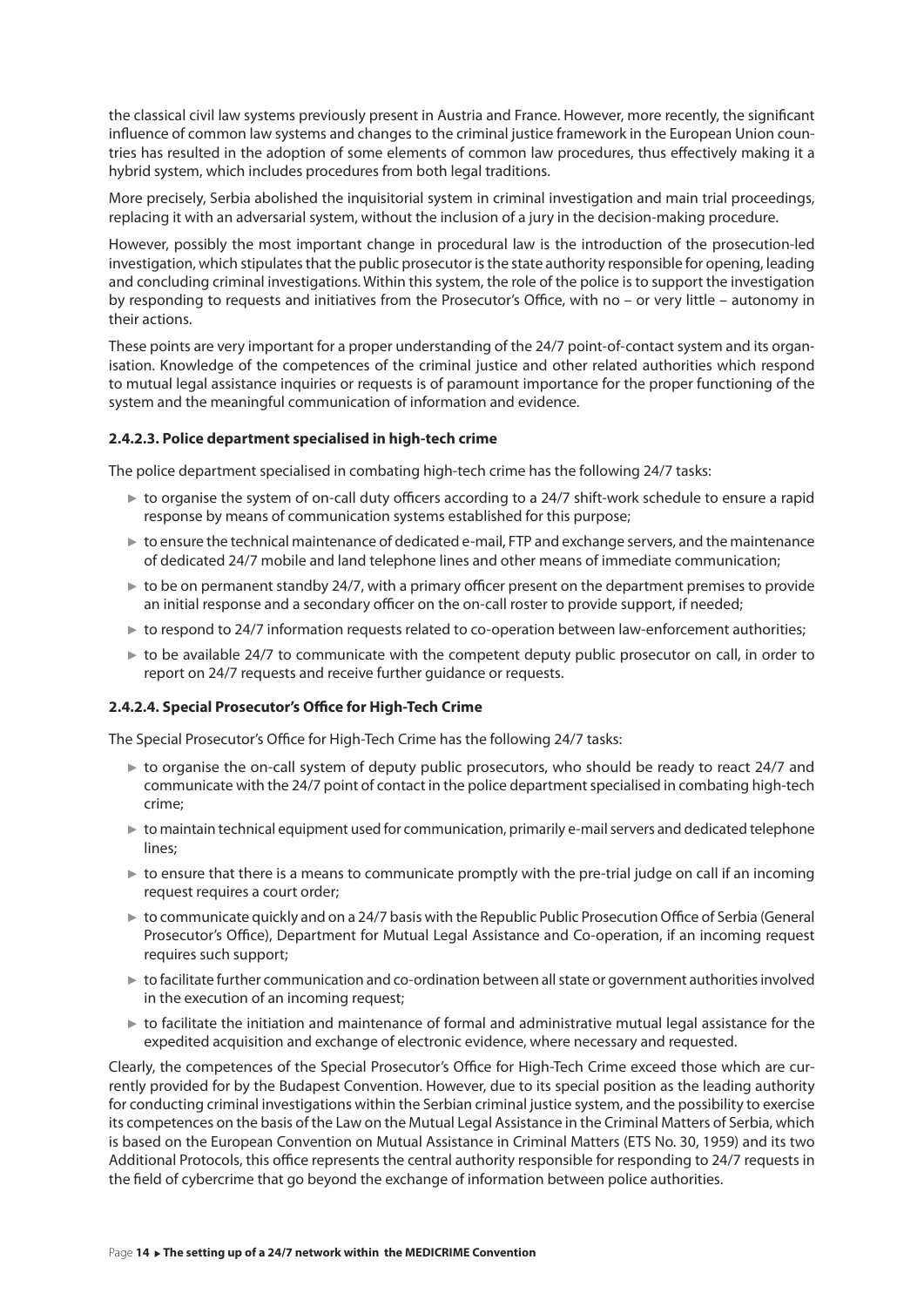#### <span id="page-15-0"></span>**3.1. Responsibilities of national 24/7 focal points in the context of establishing a 24/7 network of focal points under the MEDICRIME Convention**

As highlighted in the introductory chapter, the MEDICRIME Convention is an international criminal justice instrument that provides for the criminalisation of specific illegal activities, the use of special investigative techniques, protection of victims and national and international co-operation.

Among the most important provisions for the purpose of this study are those in Chapter III, in particular Article 16, which requires the parties to the convention to take the necessary measures to ensure that the persons, units or services in charge of criminal investigations are specialised and have specific training in combating the counterfeiting of medical products and similar crimes involving threats to public health, including financial investigations. The text also requires that such units or services are provided with adequate resources.

The explanatory report gives no specific clarification of how to implement this article, the necessary measures being left to the discretion of the parties, as long as they ensure the specialisation and specific training of the persons, units or services in charge of criminal investigations in combating the counterfeiting of medical products and similar crimes involving threats to public health, including the carrying out of financial investigations.

As a consequence, the degree of flexibility available to the parties includes the establishment of specialised units, either within the law-enforcement agencies or within the prosecution service.

Depending on the national structure of the investigative bodies and the competences allocated to them regarding the crimes covered by the convention, the creation of new specialised units may require legal or administrative measures.

Thus, the most important precondition for the implementation of the provisions of the convention is the assessment by the parties of the status quo, the nature and impact of the threat posed by the crimes provided for in the convention and, accordingly, the need to create a specialised unit with the necessary competences and resources, whether it is a central authority with nationwide investigative jurisdiction, or an authority with supervisory powers limited to the collection of information or provision of assistance to other investigative units, depending on their substantive or territorial competence.

While deciding on the competences and powers to be given to such a central unit, with either investigative or limited powers, consideration should be given to assigning to it the role of a 24/7 focal point responsible for, for example:

- ► ensuring the provision of immediate assistance in the investigations or proceedings concerning the criminal offences provided for by the MEDICRIME Convention;
- ► providing technical and legal advice on specific national legislation;
- ► providing information about the system in place to assist the victims of the offences established in the MEDICRIME Convention;
- ► facilitating or executing requests for international co-operation related to the crimes provided for by the convention;<sup>11</sup>
- ► carrying out activities under Article 22 of the MEDICRIME Convention.

To summarise, Articles 16 and 22 of the MEDICRIME Convention provide the parties to the convention with a possible legal basis to establish, either by law or through internal regulations, one or more specialised units with the necessary competences in the framework of implementing the provisions of the convention, which is essential if they are to host the 24/7 focal point.

<sup>11.</sup> If competences related to international co-operation cannot be afforded by the national law and practice, it is highly advisable that the 24/7 focal point should have the ability to co-ordinate with an authority entitled to provide mutual legal assistance on an expedited basis.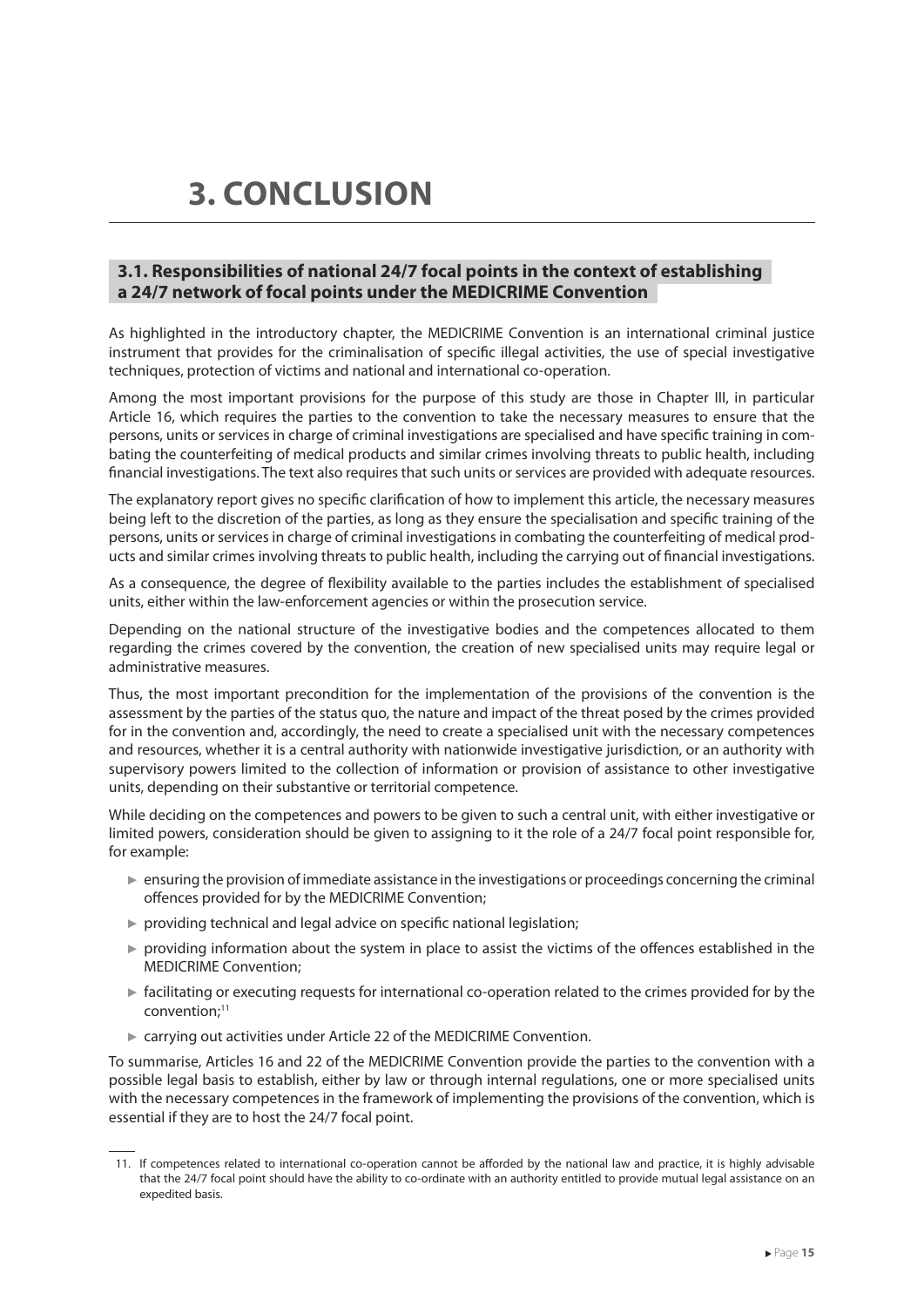<span id="page-16-0"></span>The internal mechanism for national interinstitutional co-operation based on Article 17 of the convention, whether formalised or not, may provide the necessary support network for the 24/7 national focal point, considering the fact that health authorities and the commercial and industrial sectors may provide the national 24/7 focal point with specific support and information.

#### **3.2. Authorities that could host a national 24/7 focal point in the context of establishing a network of 24/7 focal points under the MEDICRIME Convention**

Bearing in mind the national practices outlined in this study regarding the establishment of a 24/7 national point of contact referred to in Article 35 of the Budapest Convention and the very specific competences of the 24/7 network, it appears that the decision to place the 24/7 focal point within a specialised unit in the prosecution service or a specialised police unit depended primarily on the specific judicial system existing in the parties to the convention.

The legal basis provided by Article 16 of the MEDICRIME Convention to ensure the specialisation of those involved in investigating the crimes established by the convention, allows each party to find the best solution among its national bodies which have powers of investigation in criminal matters and to designate it as the 24/7 national focal point.

While a specialised police unit, as host of the 24/7 focal point, may offer advantages in terms of availability, operability, manpower or skills, a specialised unit in the prosecution service may have advantages such as being able to offer legal advice or execute or facilitate the execution of international requests for co-operation, if such powers are to be given to the 24/7 focal point in addition to the requirements set forth in Article 22 of the convention.

Moreover, co-operation between law-enforcement authorities is easier to organise due to the fact that most police forces already have rapid response systems in place, which is consistent with the expected organisation of a 24/7 focal point. However, this kind of communication and co-operation may have one important shortcoming, namely the impossibility for the police authorities to acquire or exchange evidence themselves.

Of course, operational information from the police can be of crucial importance for rapid reaction in the field and for the setting up of a proper criminal investigation, and in some systems it will enable the police to initiate a criminal investigation itself, where this is within its competence. However, these systems are increasingly giving way to investigations led by the prosecution service.

It should also be noted that other Council of Europe conventions, such as the Budapest Convention, are laying the foundations for use of the 24/7 point of contact as a channel for expedited mutual legal assistance in cybercrime matters, as discussed within the framework of the drafting group on a second Additional Protocol to the Budapest Convention.

Additional considerations will also need to be addressed regarding the aim, activities and results expected of the authority which is going to be charged with hosting the 24/7 national focal point (see section 3.1 of this document). It is of paramount importance to understand what is expected from the authority and what kind of information – operational information or evidence – will be exchanged.

The same importance should be attached to the operationalisation of an internal mechanism for interinstitutional co-operation as defined in Article 17 of the convention. As stated previously in this study (section 3.1), such national co-operation may rely on the existing general procedures governing each authority that allow for the interinstitutional exchange of information or, alternatively, a more formalised, detailed or dedicated framework and procedure could be chosen that can be adopted in the process of implementing the convention. This more or less formalised mechanism could also serve as an internal/national support network for the 24/7 national focal point, regardless of a party's decision with respect to its position in the national judicial organisational structure .

The following steps are recommended for the establishment of the national network supporting the national 24/7 focal point:

- ► selection of the authorities which are going to participate in the network's operations at the national level based on their competences;
- ► organisation of a sufficient number of meetings for the selected authorities to analyse their role, capabilities, responsibilities and the procedures already in place for preventing and combating specific crimes in the context of the MEDICRIME Convention and the healthcare system;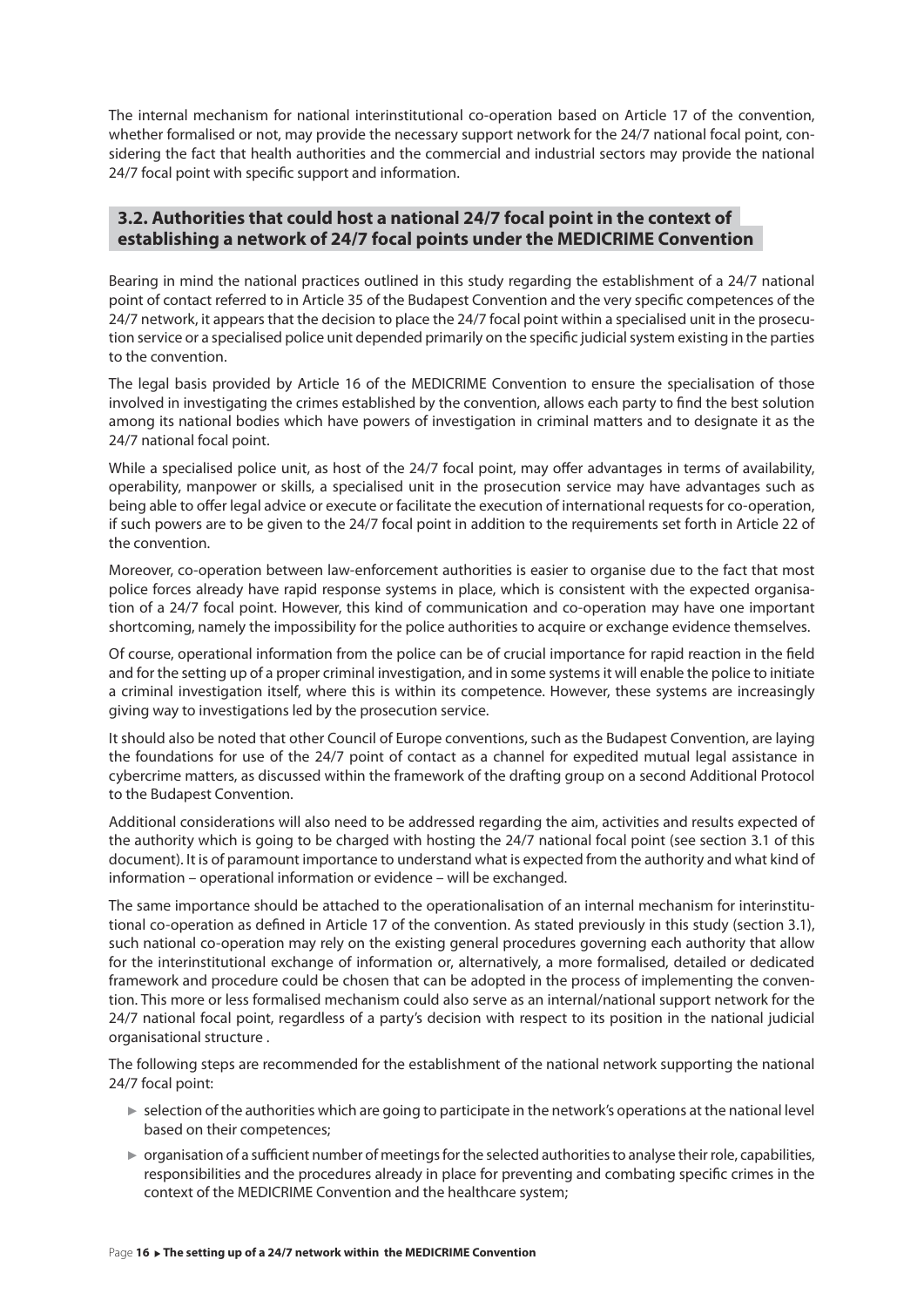- <span id="page-17-0"></span>► agreement on the format and content of the document to be adopted by the participating authorities on the modalities of their co-operation (a memorandum of understanding or similar document), and its signature;
- $\blacktriangleright$  appointment of contacts persons for each authority;
- ► identification and provision of sufficient resources for performance of the allocated tasks;
- ► development of additional procedures for the operation of the network and measures to strengthen existing procedures.

The leading role in the national co-operation mechanism lies with investigative bodies, judicial bodies – such as the prosecution service or the investigating judge – or police bodies, since the purview of the MEDICRIME Convention falls within the scope of criminal justice and it is expected that its protective provisions will be applied by law enforcement, prosecution services and courts.

However, it should be noted that the organisation of government in some of the countries that have signed or ratified the MEDICRIME Convention is such that there are no centralised prosecution services or courts with nationwide jurisdiction for mutual legal assistance in criminal matters. Instead, these issues are dealt with by territorially distributed authorities within the limit of their competences.

In addition, in some countries there are centralised criminal investigation authorities made up of representatives of the various law-enforcement and prosecution services, with the open link towards the investigating judges.

In any case, it is also important for the functioning of the national support network to involve the healthcare system (ministry or department of health or similar general public authority), since law enforcement, prosecution services and courts lack sufficient knowledge of the medical and healthcare field. It will thus be necessary to create the conditions for effective support and co-operation between the competent healthcare authorities and the criminal justice system.

In addition, depending on local organisation and the competences assigned to each, other authorities, such as ministry of finance, customs authorities, money laundering prevention services and the national authority for intellectual property, should be involved and work in co-operation. As the aforementioned authorities already participate in the criminal justice systems of a number of countries in other areas of crime prevention that are similar or even identical to the prevention envisaged by the MEDICRIME Convention, their integration into the system will be a natural process and pose no major obstacles.

It is therefore important to be aware of the variety of organisational and jurisdictional issues which can have an impact on the operation of the 24/7 focal points and avoid establishing the 24/7 national focal point within an authority that is not able to provide an adequate response throughout the participating country.

#### **3.3. Institutionalising the framework at national level**

As stated above, the MEDICRIME Convention provides a legal framework for the criminalisation of certain illegal acts, protection of the rights of victims of the offences established under the convention and the promotion of national and international co-operation. Although not directly stipulated in a specific article, the articles of the convention provide enough substantive space for the creation and institutionalisation of operational national 24/7 focal points for the purpose of establishing a 24/7 focal points network under the MEDICRIME Convention.

This is possible, as stated previously, due to the fact that authorities which could be designated as the national 24/7 focal point are at a sufficiently high level in the judicial system to be able to draft, adopt and implement regulations in this respect, without the need to have a higher level legal document, such as a law, in place. These authorities are also involved in the implementation of a variety of mandatory or repressive regulations, including those in the field of criminal justice, which can serve as a basis for the development and implementation of the system.

One particularly important aspect is that the authorities that could be designated as the national 24/7 focal point have emergency response services, divisions or departments which are capable of 24/7 activity. Such services will most probably already have procedures in place for on-call duty around the clock, which can be adapted to the new tasks.

Nevertheless, significant support will be needed for the establishment of the 24/7 national focal points forming a network of 24/7 focal points under the MEDICRIME Convention, as it is likely that additional funding will be required. During the initial phase of implementing these national 24/7 focal points activities can be organised using existing available resources, but it should be expected that, at an early stage, additional financial, technical and human resources will be needed.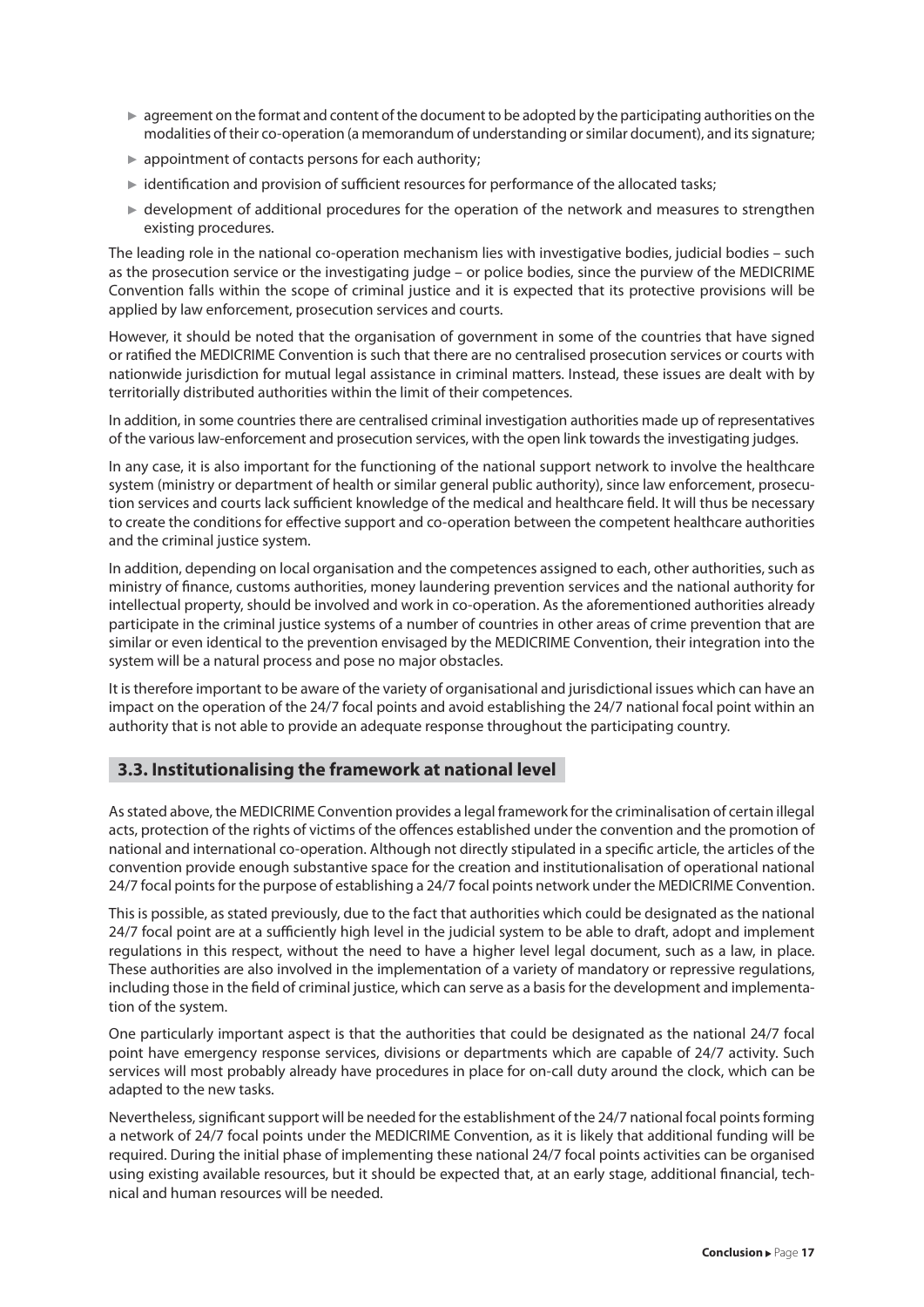#### <span id="page-18-0"></span>**3.4. Procedure for setting up a 24/7 focal points network under the MEDICRIME Convention**

As the capacity and responsibilities of the authorities that could host the national 24/7 focal point are defined by the criminal justice frameworks of the parties to the MEDICRIME Convention, it is unlikely that work on these issues will be necessary in the immediate future, unless the expected activities, their nature or content could be improved or expanded to meet eventual needs.

It is therefore strongly recommended that an analysis of the responsibilities be undertaken followed by, where appropriate, interventions in the areas in which problems or deficiencies have been identified.

In addition, it will be necessary to take note of the provisions of the convention relating to co-operation and those which have proven to be effective in practice in the implementation of existing networks, such as the 24/7 points of contact network under Article 35 of the Budapest Convention or other similar networks. The 1959 European Convention on Mutual Legal Assistance in Criminal Matters and its two Additional Protocols will also need to be taken into consideration.

To summarise, the procedures and competences of the 24/7 focal points network should be discussed and defined by a working group/drafting group of participating countries, with the approval of Committee of the Parties to the MEDICRIME Convention.

Bearing in mind the possible responsibilities mentioned in section 3.1 of this study, discussions and consultations should address the following issues.

- ► What information will be communicated and exchanged through the network, in particular between the 24/7 national focal points?
- ► How will communication and exchange take place in the network, in particular between the 24/7 national focal points?
- ► Will there be deadlines for launching the procedures?
- ► How and by whom will the efficiency of the 24/7 focal points network be evaluated?
- ► Will there be a system for reporting to the convention's Committee of the Parties?

The parties will undoubtedly play a crucial role in the discussions related to the foundation and operationalisation of the work of the 24/7 focal points network under the MEDICRIME Convention. Nonetheless, the discussions should include input from representatives of the ministries of the interior, justice and health, prosecution services and, where appropriate, the highest court instances and other relevant institutions.

Due to the importance of co-operation, it can be expected that the parties to the MEDICRIME Convention will take a keen interest in the setting up and operationalisation of this network.

That said, the Committee of the Parties to the MEDICRIME Convention should be prepared to make additional efforts to follow up this study in order to support the creation of the network and its promotion, to monitor its activities and to discuss and publish additional guidelines and/or recommendations for its operation.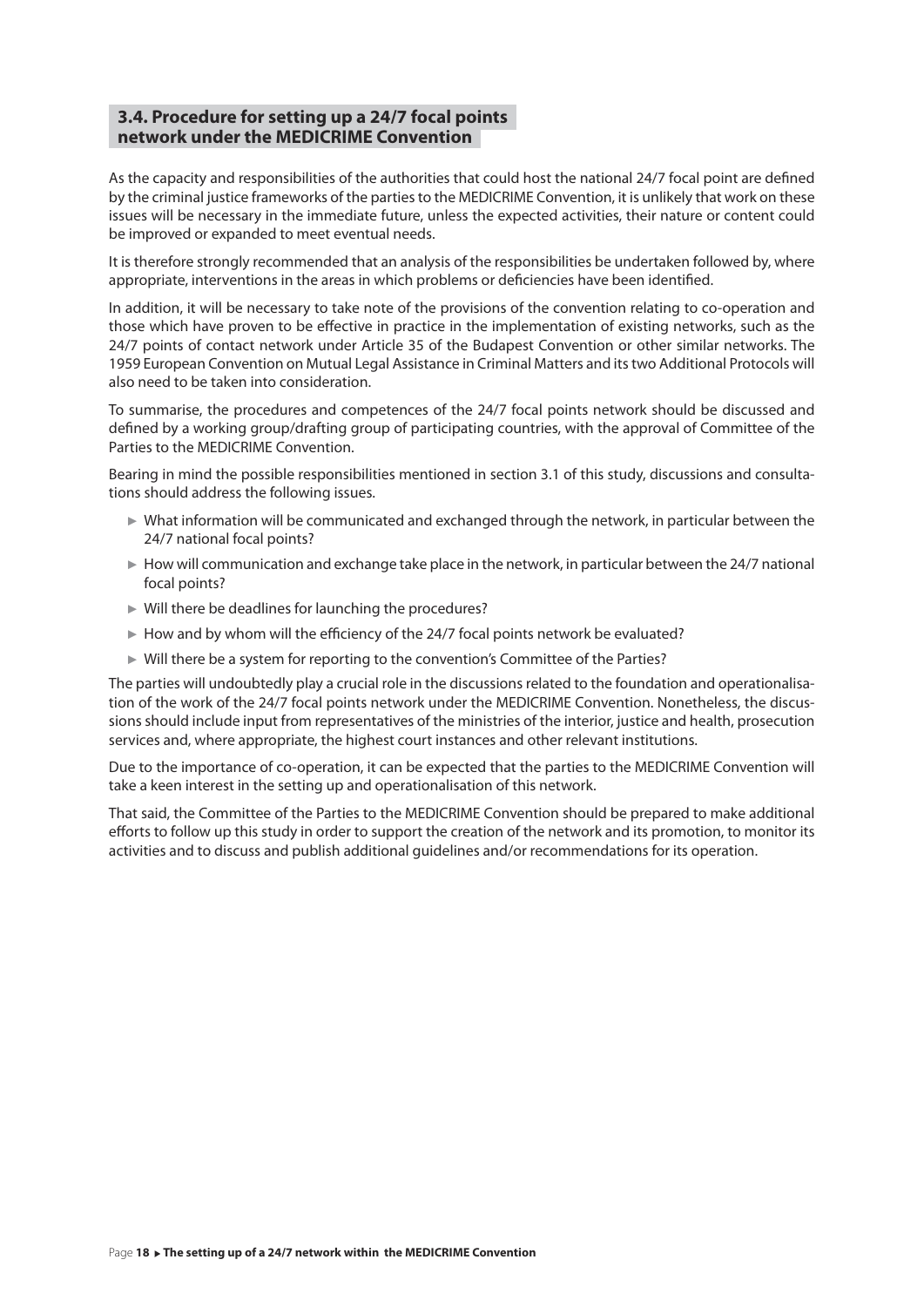## <span id="page-19-0"></span>**APPENDICES**

#### **I. Extract of the MEDICRIME Convention**

#### **Chapter I – Object and purpose, principle of non-discrimination, scope, definitions**

#### **Article 1 – Object and purpose**

- 1. The purpose of this Convention is to prevent and combat threats to public health by:
	- a. providing for the criminalisation of certain acts;
	- b. protecting the rights of victims of the offences established under this Convention;
	- c. promoting national and international co-operation.
- 2. In order to ensure effective implementation of its provisions by the Parties, this Convention sets up a specific follow-up mechanism.

#### **Article 3 – Scope**

This Convention concerns medical products whether they are protected under intellectual property rights or not, or whether they are generic or not, including accessories designated to be used together with medical devices, as well as the active substances, excipients, parts and materials designated to be used in the production of medical products.

#### **Chapter III – Investigation, prosecution and procedural law**

#### **Article 15 – Initiation and continuation of proceedings**

Each Party shall take the necessary legislative and other measures to ensure that investigations or prosecution of offences established in accordance with this Convention should not be subordinate to a complaint and that the proceedings may continue even if the complaint is withdrawn.

#### **Article 16 – Criminal investigations**

- 1. Each Party shall take the necessary measures to ensure that persons, units or services in charge of criminal investigations are specialised in the field of combating counterfeiting of medical products and similar crimes involving threats to public health or that persons are trained for this purpose, including financial investigations. Such units or services shall have adequate resources.
- 2. Each Party shall take the necessary legislative and other measures, in conformity with the principles of its domestic law, to ensure effective criminal investigation and prosecution of offences established in accordance with this Convention, allowing, where appropriate, for the possibility for its competent authorities of carrying out financial investigations, of covert operations, controlled delivery and other special investigative techniques.

#### **Chapter IV – Co-operation of authorities and information exchange**

#### **Article 17 – National measures of co-operation and information exchange**

- 1. Each Party shall take the necessary legislative and other measures to ensure that representatives of health authorities, customs, police and other competent authorities exchange information and co-operate in accordance with domestic law in order to prevent and combat effectively the counterfeiting of medical products and similar crimes involving threats to public health.
- 2. Each Party shall endeavour to ensure co-operation between its competent authorities and the commercial and industrial sectors as regards risk management of counterfeit medical products and similar crimes involving threats to public health.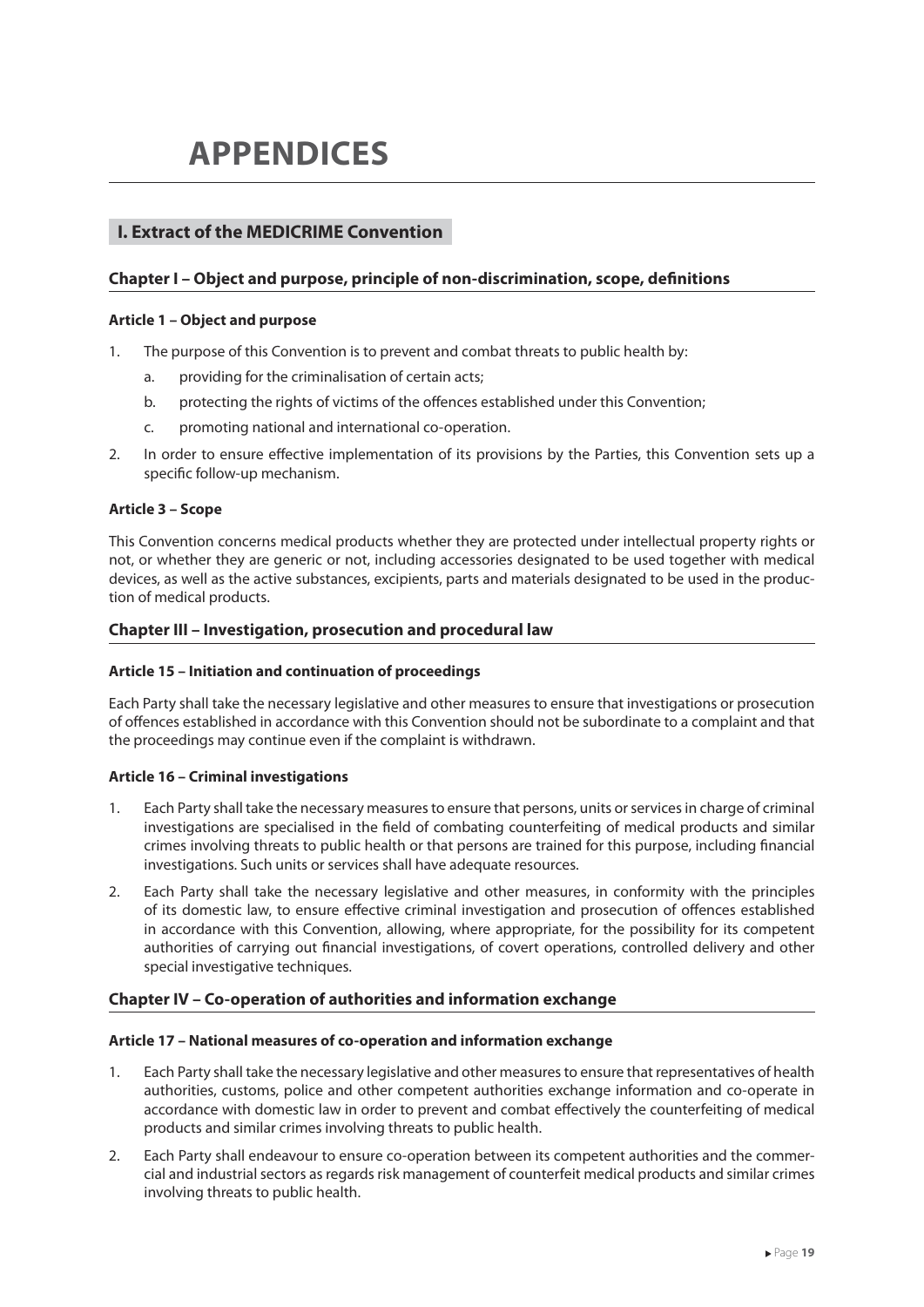- 3. With due respect for the requirements of the protection of personal data, each Party shall take the necessary legislative and other measures to set up or strengthen mechanisms for:
	- a. receiving and collecting information and data, including through contact points, at national or local levels and in collaboration with private sector and civil society, for the purpose of preventing and combating the counterfeiting of medical products and similar crimes involving threats to public health;
	- b. making available the information and data obtained by the health authorities, customs, police and other competent authorities for the co-operation between them.
- 4. Each Party shall take the necessary measures to ensure that persons, units or services in charge of co-operation and information exchange are trained for this purpose. Such units or services shall have adequate resources.

#### **Chapter VII – International co-operation**

#### **Article 21 – International co-operation in criminal matters**

- 1. The Parties shall co-operate with each other, in accordance with the provisions of this Convention and in pursuance of relevant applicable international and regional instruments and arrangements agreed on the basis of uniform or reciprocal legislation and their domestic law, to the widest extent possible, for the purpose of investigations or proceedings concerning the offences established in accordance with this Convention, including seizure and confiscation.
- 2. The Parties shall co-operate to the widest extent possible in pursuance of the relevant applicable international, regional and bilateral treaties on extradition and mutual legal assistance in criminal matters concerning the offences established in accordance with this Convention.
- 3. If a Party that makes extradition or mutual legal assistance in criminal matters conditional on the existence of a treaty receives a request for extradition or legal assistance in criminal matters from a Party with which it has no such []treaty, it may, acting in full compliance with its obligations under international law and subject to the conditions provided for by the domestic law of the requested Party, consider this Convention as the legal basis for extradition or mutual legal assistance in criminal matters in respect of the offences established in accordance with this Convention.

#### **Article 22 – International co-operation on prevention and other administrative measures**

- 1. The Parties shall co-operate on protecting and providing assistance to victims.
- 2. The Parties shall, without prejudice to their internal reporting systems, designate a national contact point which shall be responsible for transmitting and receiving requests for information and/or co-operation in connection with the fight against counterfeiting of medical products and similar crimes involving threats to public health.
- 3. Each Party shall endeavour to integrate, where appropriate, prevention and combating of the counterfeiting of medical products and similar crimes involving threats to public health into assistance or development programmes provided for the benefit of third States.

#### **Chapter VIII – Follow-up mechanism**

#### **Article 23 – Committee of the Parties**

- 1. The Committee of the Parties shall be composed of representatives of the Parties to the Convention.
- 2. The Committee of the Parties shall be convened by the Secretary General of the Council of Europe. Its first meeting shall be held within a period of one year following the entry into force of this Convention for the tenth signatory having ratified it. It shall subsequently meet whenever at least one third of the Parties or the Secretary General so requests.
- 3. The Committee of the Parties shall adopt its own rules of procedure.
- 4. The Committee of the Parties shall be assisted by the Secretariat of the Council of Europe in carrying out its functions.
- 5. A contracting Party which is not a member of the Council of Europe shall contribute to the financing of the Committee of the Parties in a manner to be decided by the Committee of Ministers upon consultation of that Party.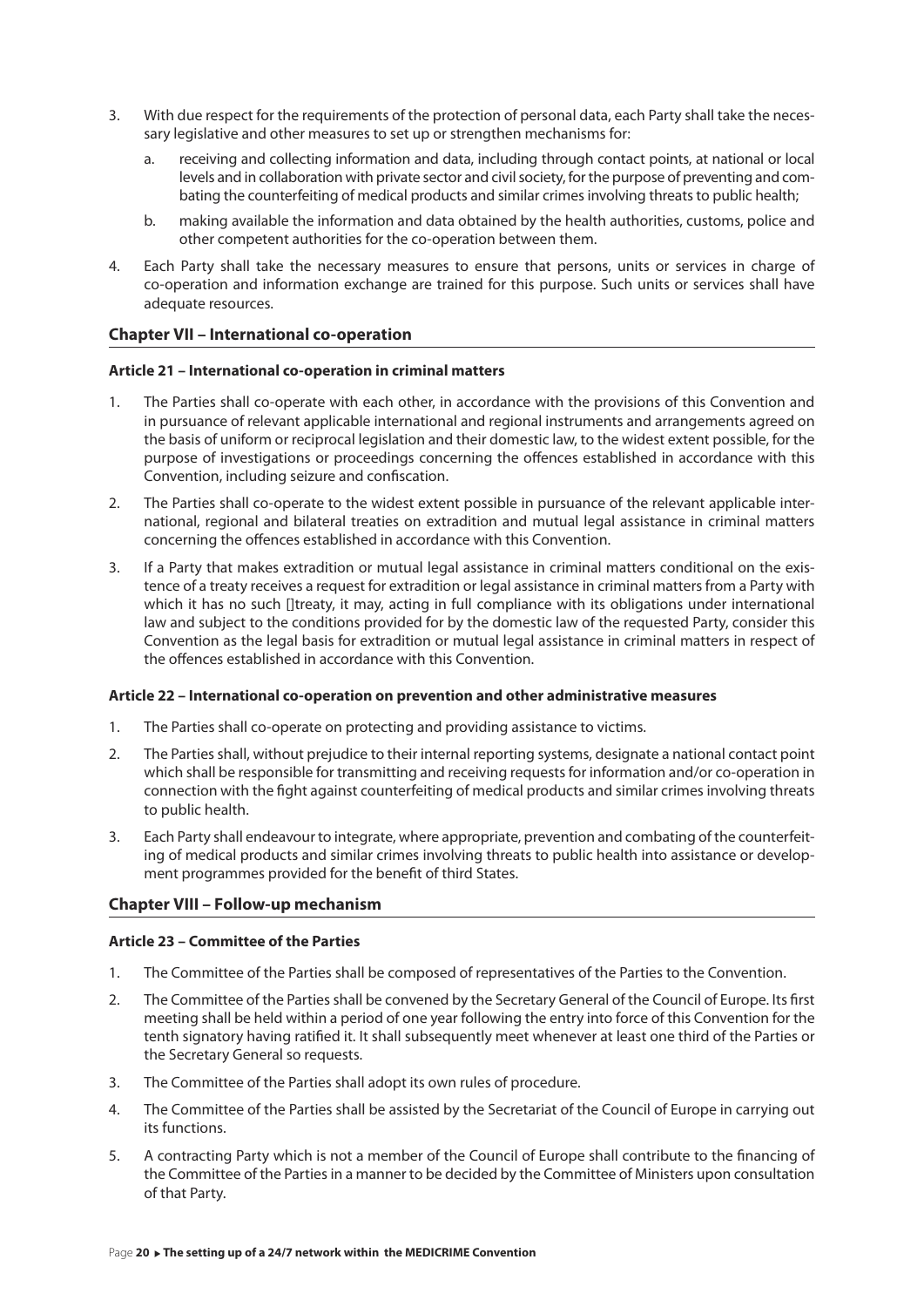#### <span id="page-21-0"></span>**Article 24 – Other representatives**

- 1. The Parliamentary Assembly of the Council of Europe, the European Committee on Crime Problems (CDPC), as well as other relevant Council of Europe intergovernmental or scientific committees, shall each appoint a representative to the Committee of the Parties in order to contribute to a multisectoral and multidisciplinary approach.
- 2. The Committee of Ministers may invite other Council of Europe bodies to appoint a representative to the Committee of the Parties after consulting them.
- 3. Representatives of relevant international bodies may be admitted as observers to the Committee of the Parties following the procedure established by the relevant rules of the Council of Europe.
- 4. Representatives of relevant official bodies of the Parties may be admitted as observers to the Committee of the Parties following the procedure established by the relevant rules of the Council of Europe.
- 5. Representatives of civil society, and in particular non-governmental organisations, may be admitted as observers to the Committee of the Parties following the procedure established by the relevant rules of the Council of Europe.
- 6. In the appointment of representatives under paragraphs 2 to 5, a balanced representation of the different sectors and disciplines shall be ensured.
- 7. Representatives appointed under paragraphs 1 to 5 above shall participate in meetings of the Committee of the Parties without the right to vote.

#### **Article 25 – Functions of the Committee of the Parties**

- 1. The Committee of the Parties shall monitor the implementation of this Convention. The rules of procedure of the Committee of the Parties shall determine the procedure for evaluating the implementation of this Convention, using a multisectoral and multidisciplinary approach.
- 2. The Committee of the Parties shall also facilitate the collection, analysis and exchange of information, experience and good practice between States to improve their capacity to prevent and combat the counterfeiting of medical products and similar crimes involving threats to public health. The committee may avail itself of the expertise of other relevant Council of Europe committees and bodies.
- 3. Furthermore, the Committee of the Parties shall, where appropriate:
	- a. facilitate the effective use and implementation of this Convention, including the identification of any problems and the effects of any declaration or reservation made under this Convention;
	- b. express an opinion on any question concerning the application of this Convention and facilitate the exchange of information on significant legal, policy or technological developments;
	- c. make specific recommendations to Parties concerning the implementation of this Convention.
- 4. The European Committee on Crime Problems (CDPC) shall be kept periodically informed regarding the activities mentioned in paragraphs 1, 2 and 3 of this article.

#### **II. Extract from the Explanatory Report to the Council of Europe Convention on the counterfeiting of medical products and similar crimes involving threats to public health**

#### **Chapter I – Object and Purpose, principle of non-discrimination, scope, definitions**

#### **Article 1 – Object and purpose**

19. Paragraph 1 deals with the object and purposes of the Convention, which are to prevent and combat threats to public health by:

- a. providing for the criminalisation of certain acts, namely counterfeiting of medical products and similar crimes, including through the criminalisation of aiding or abetting and attempt;
- b. protecting the rights of victims of offences related to the crimes mentioned under a);
- c. promoting national and international co-operation against the crimes mentioned under a).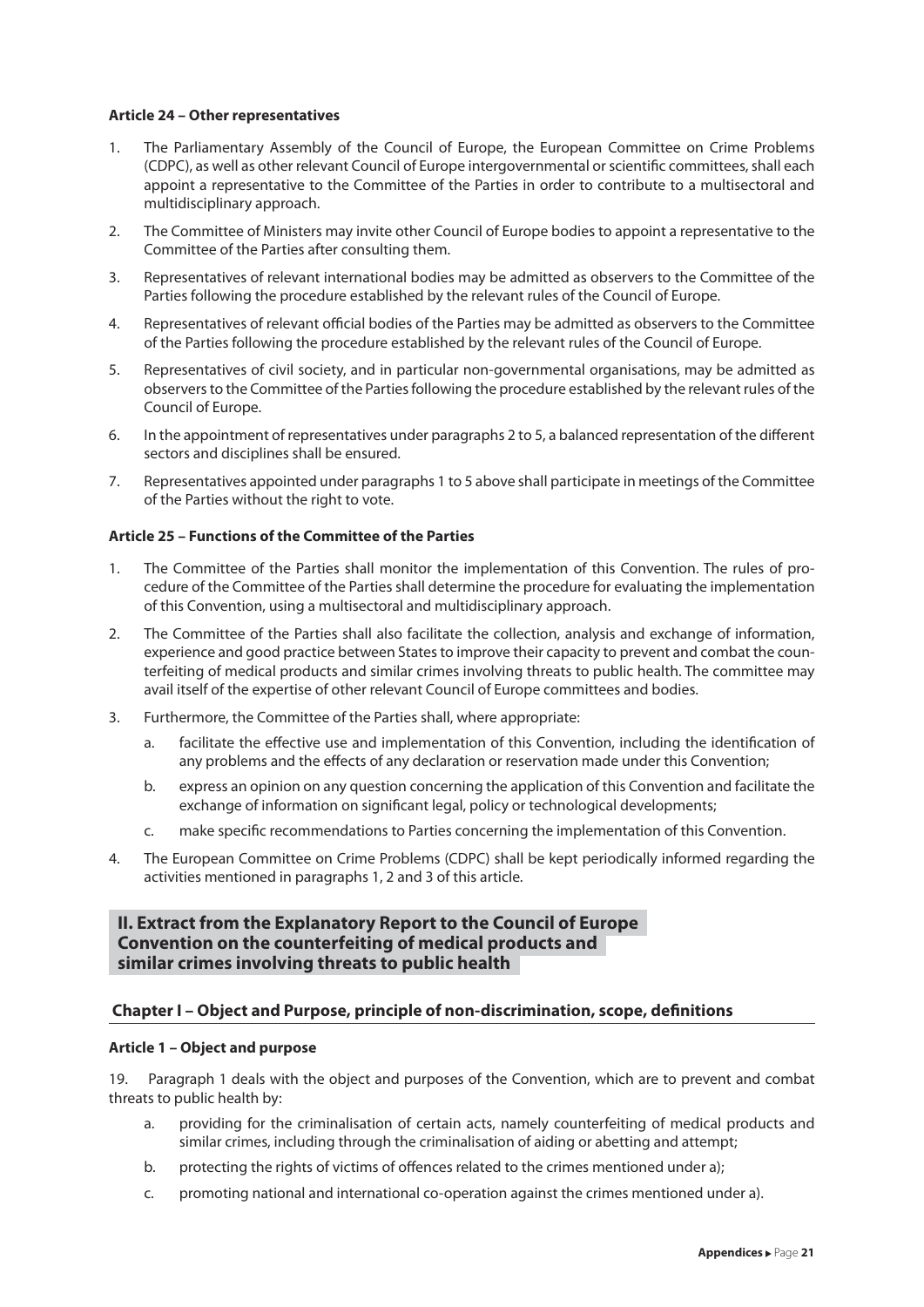20. Thus the focus of the Convention is on the protection of public health; as it was felt that intellectual property rights are generally adequately protected at both national and international level, the Convention does not cover any issues related to the infringement of intellectual property rights in relation to the counterfeiting of medical products, active substances, excipients, parts and materials. However, the provisions on substantive criminal law of the Convention shall obviously be applied without prejudice to any possible criminal prosecution of infringements of intellectual property rights to which a conduct criminalised under the Convention may also give rise.

21. Paragraph 2 provides for the establishment of a specific follow-up mechanism (Articles 23-25) in order to ensure an effective implementation of the Convention.

#### **Article 3 – Scope**

26. The scope of the Convention is expressly limited to medicines for human and veterinary use as well as medical devices, their active substances, excipients, parts or materials designated to be used in the production of medical products, including accessories designated to be used together with medical devices as defined in Article 4, irrespective of the status of these products, active substances, excipients, parts, materials and accessories under intellectual property law. Hence generic medical products are also included under the scope of the Convention.

27. After some discussion due to the particular regulatory approach as regards medical devices as opposed to the situation regarding medicinal products, the ad hoc committee decided to include "medical devices" under the scope of the Convention, because of the obvious dangers to public health posed by such devices when counterfeited or manufactured or supplied or placed on the market without being in compliance with the conformity requirements required by the domestic law of the Parties. Consequently, the parts, materials and accessories designated for use in the manufacturing of, or together with, medical devices have been included.

28. The ad hoc committee decided not to include the related, but distinct, categories of foodstuffs, cosmetics and biocides under the scope of the Convention, however not excluding that these categories of products could eventually become the subject of additional protocols in the future.

#### **Chapter III – Investigations, prosecution and procedural law**

#### **Article 15 – Initiation and continuation of proceedings**

106. Article 15 is designed to enable the public authorities to prosecute offences established in accordance with the Convention *ex officio*, without a victim having to file a complaint. The purpose of this provision is to facilitate prosecution, in particular by ensuring that criminal proceedings may continue regardless of pressure or threats by the perpetrators of offences towards victims.

#### **Article 16 – Criminal investigations**

107. The article provides for the specialised criminal investigation and combating of counterfeiting of medical products and similar crimes by persons, units or services of the competent national authorities of State Parties.

109. Paragraph 2 provides for State Parties to ensure the effective investigation and prosecution of offences established under the Convention in accordance with the fundamental principles of their national law. The notion of "principles of national law" should be understood as also encompassing basic human rights, including those provided under Article 6 of the ECHR.

109. "Effective investigation" is further described as including financial investigations, covert operations, controlled delivery and other special investigative techniques. These could encompass electronic and other forms of surveillance as well as infiltration operations. As indicated by the wording "where appropriate", Parties are not legally obliged to apply any or all of these investigative techniques, but if a Party chooses to conduct investigations using these special techniques, the principle of proportionality, as referred to in the Preamble of the Convention, will also apply.

110. The ad hoc committee underlined that "controlled delivery" is one of the most important investigative tools available to authorities in the area of counterfeiting of medical products and similar crimes. The measure of "controlled delivery" is already foreseen by a number of international legal instruments in the field of criminal law, in particular the United Nations Convention Against Transnational Organised Crime and the United Nations Convention Against Illicit Traffic in Narcotic Drugs and Psychotropic Substances and the Second Additional Protocol to the European Convention on Mutual Legal Assistance in Criminal Matters (ETS No. 182).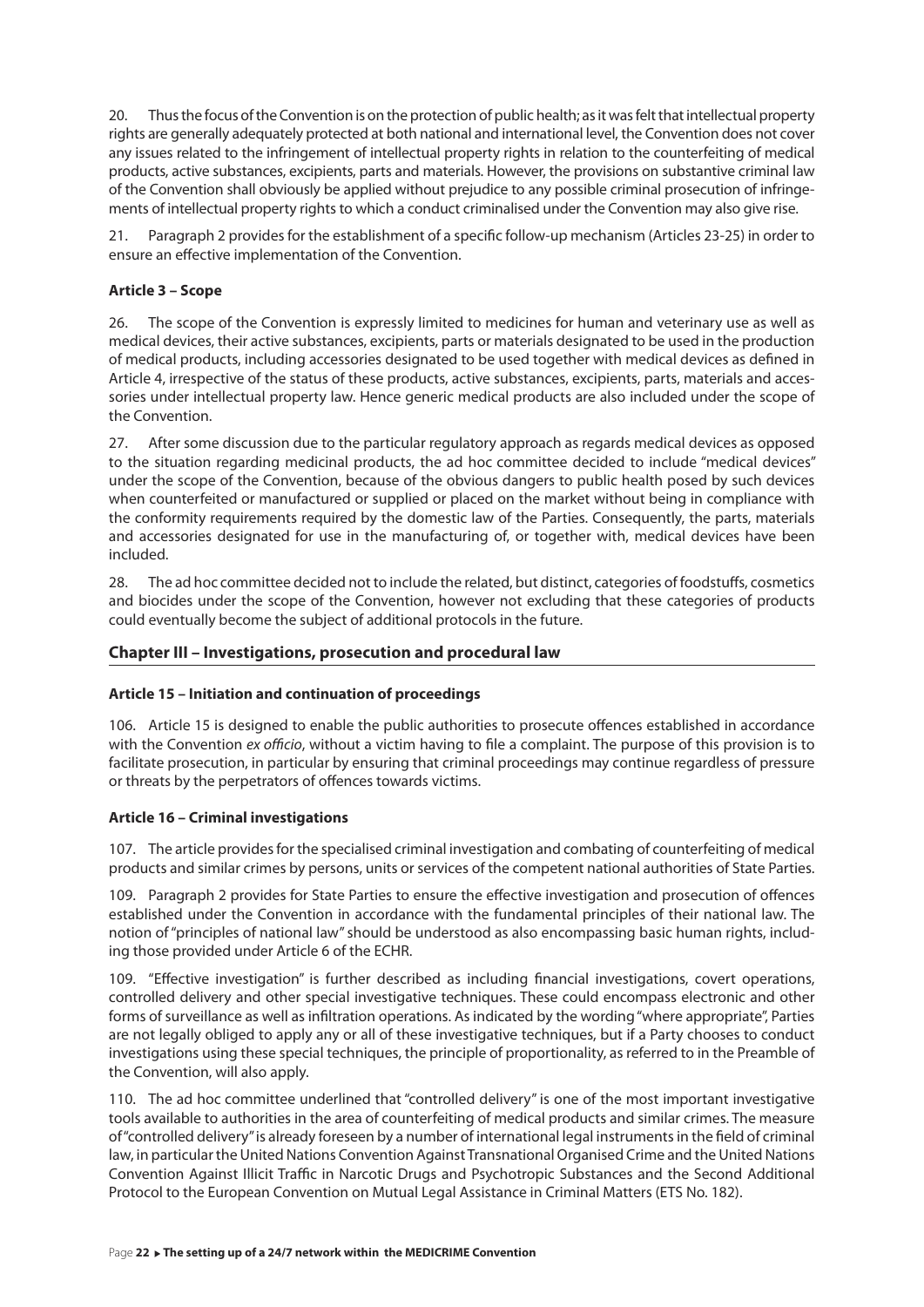#### **Article 17 – National measures of co-operation and information exchange**

111. Networking at national level based on a multidisciplinary and multisectoral approach is a key element in the fight against counterfeiting of medical products and similar crimes. Hence, Article 17 provides for the co-operation and information exchange between the competent authorities in order to prevent and combat effectively the counterfeiting of medical products and similar crimes involving threats to public health. In this context, it should be noted that the involvement of health authorities in the prevention and combat of counterfeiting of medical products and similar crimes is a key tool for the efficient protection of public health. In addition, paragraph 2 provides for the facilitation of assistance to be provided by the relevant commercial and industrial sectors to the competent authorities as regards risk management, as these sectors have vast product expertise.

112. The ad hoc committee found that the wide range of authorities involved in the fight against counterfeiting of medical products and similar crimes, from law enforcement to health, usually requires a strengthening of the existing frameworks for co-operation. In particular, the Council of Europe model on a network of Single Points of Contact (SPOC) developed by the Committee of Experts on Minimising Public Health Risks posed by Counterfeit Medical Products and Related Crimes (CD-P-PH/CMED) of the Council of Europe served as inspiration for the drafters of the Convention. This Council of Europe SPOC model is already in operation within the EU medicines enforcement sector and has been tabled as a working contact model for the International Medical Product Anti-Counterfeiting Task Force (IMPACT) under the World Health Organization (WHO), by the Permanent Forum on International Pharmaceutical Crime and the International Criminal Police Organization – INTERPOL. However, Article 17 does not in any way oblige Parties to introduce new bodies tasked with coordination and information exchange in the field of counterfeiting of medical products and similar crimes.

#### **Chapter VII – International co-operation**

#### **Article 21 – International co-operation in criminal matters**

130. The article sets out the general principles that should govern international co-operation in criminal matters.

131. Paragraph 1 obliges Parties to co-operate, on the basis of relevant international and national law, to the widest extent possible for the purpose of investigations or proceedings of crimes established under the Convention, including for the purpose of carrying out seizure and confiscation measures. In this context, particular reference should be made to the European Convention on Extradition (ETS No. 24), the European Convention on Mutual Assistance in Criminal Matters (ETS No. 30), the European Convention on the Transfer of Sentenced Persons (ETS No. 112), the Convention on Laundering, Search, Seizure and Confiscation of the Proceeds from Crime (ETS No. 141) and the Council of Europe Convention [on] Laundering, Search, Seizure and Confiscation of the proceeds from Crime and on the Financing of Terrorism (CETS No. 198).

132. In the same way as for paragraph 1, paragraph 2 obliges Parties to co-operate, to the widest extent possible and on the basis of relevant international, regional and bilateral legal instruments, on extradition and mutual legal assistance in criminal matters concerning the offences established by the Convention.

133. Paragraph 3 authorises a Party that makes mutual assistance in criminal matters or extradition conditional on the existence of a treaty to consider the Convention as the legal basis for judicial co-operation with a Party with which it has not concluded such a treaty. This provision, which serves no purpose between Council of Europe member states because of the existence of the European Conventions on Extradition and Mutual Legal Assistance in Criminal Matters, dating from 1957 and 1959 respectively, and the Protocols to them, is of interest because of the possibility provided to third states to sign the Convention (cf. Article 28). The requested Party will act on such a request in accordance with the relevant provisions of its domestic law which may provide for conditions or grounds for refusal. Any action taken shall be in full compliance with its obligations under international law, including obligations under international human rights instruments.

#### **Article 22 – International co-operation on prevention and other administrative measures**

134. As indicated by the title, Article 22 covers only administrative measures and is not concerned with international co-operation in criminal matters (see Article 21 above). This provision obliges Parties to co-operate on protecting and providing assistance to victims, cf. paragraph 1 of the article.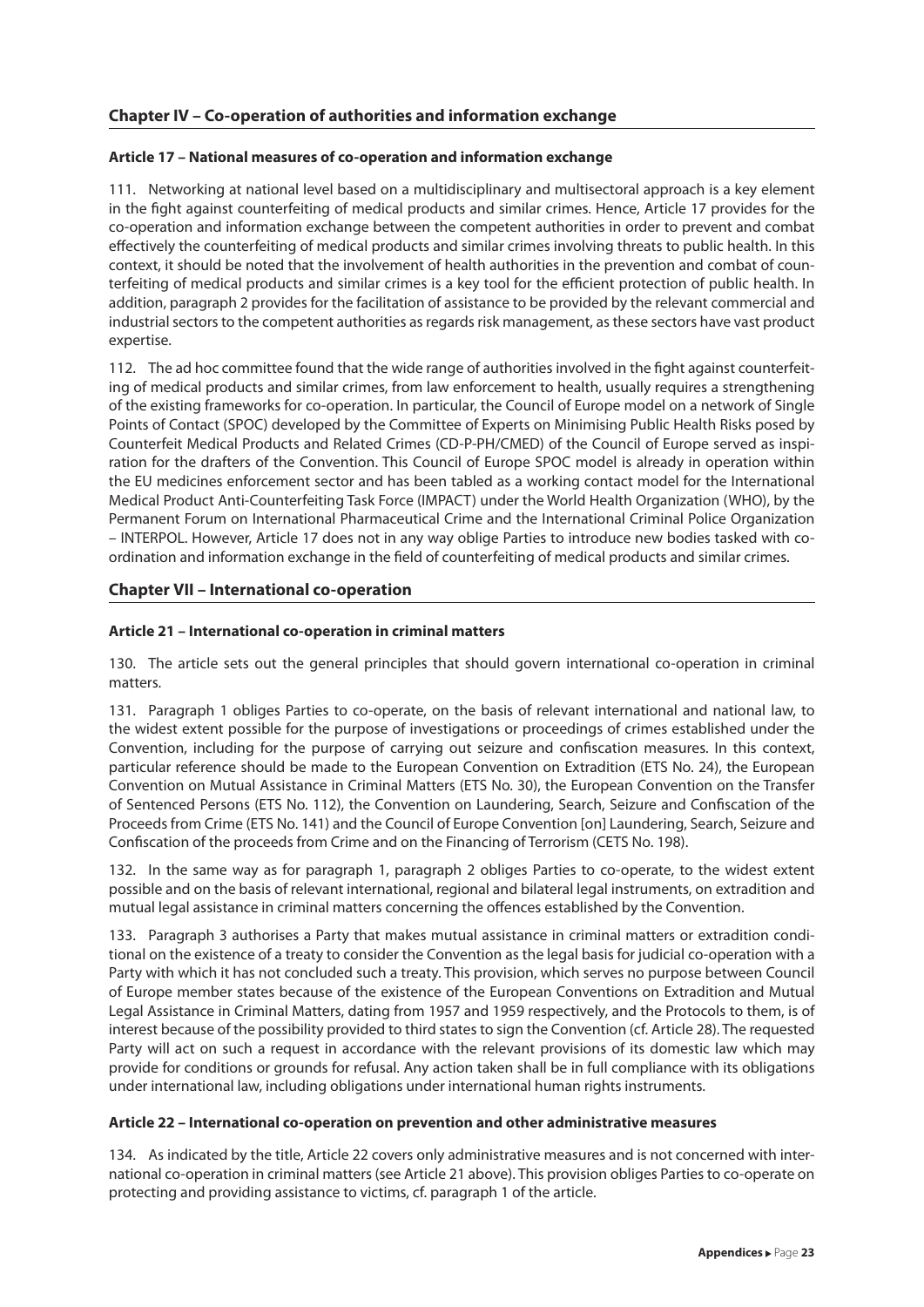135. According to paragraph 2, the Parties shall designate a national contact point for receiving requests for information and/or co-operation outside the scope of international co-operation in criminal matters. The national contact point shall be established without prejudice to the internal reporting systems of the Parties. The ad hoc committee considered that it should be left to a Party to decide on how it would organise its national point of contact and the mechanism of information transmission with the relevant internal sectors in the fight against counterfeiting of medical products and similar crimes.

136. Paragraph 3 of the article obliges Parties to endeavour to include, where appropriate, preventing and combating the counterfeiting of medical products and similar crimes involving threats to public health in development assistance programmes benefiting third states. Many Council of Europe member states carry out such programmes, which cover such varied areas as the restoration or consolidation of the rule of law, the development of judicial institutions, combating crime, and technical assistance with the implementation of international conventions. Some of these programmes may be implemented in countries faced with substantial problems caused by the activities criminalised under the Convention. In this context, it seems appropriate that such programmes should take account of and duly incorporate issues relating to the prevention and punishment of this form of crime.

#### **Chapter VIII – Follow-up mechanism**

137. Chapter VIII of the Convention contains provisions which aim at ensuring the effective implementation of the Convention by the Parties. The monitoring system foreseen by the Convention is based essentially on a body, the Committee of the Parties, composed of representatives of the Parties to the Convention.

#### **Article 23 – Committee of the Parties**

138. Article 23 provides for the setting up of a committee under the Convention, the Committee of the Parties, which is a body with the composition described above, responsible for a number of Convention-based followup tasks.

139. The Committee of the Parties will be convened the first time by the Secretary General of the Council of Europe, within a year of the entry into force of the Convention by virtue of the 10th ratification. It will then meet at the request of a third of the Parties or of the Secretary General of the Council of Europe.

140. It should be stressed that the ad hoc committee intended to allow the Convention to come into force quickly while deferring the introduction of the follow-up mechanism until such time as the Convention was ratified by a sufficient number of states for it to operate under satisfactory conditions, with a sufficient number of representative Parties to ensure its credibility.

141. The setting up of this body will ensure equal participation of all the Parties in the decision-making process and in the Convention monitoring procedure and will also strengthen co-operation between the Parties to ensure proper and effective implementation of the Convention.

142. The Committee of the Parties must adopt rules of procedure establishing the way in which the monitoring system of the Convention operates, on the understanding that its rules of procedure must be drafted in such a way that the implementation of the Convention by the Parties, including the European Union, is effectively monitored.

143. The Committee of Ministers shall decide on the way in which those Parties which are not member states of the Council of Europe are to contribute to the financing of these activities. The Committee of Ministers shall seek the opinion of those Parties which are not member states of the Council of Europe before deciding on the budgetary appropriations to be allocated to the Committee of the Parties.

#### **Article 24 – Other representatives**

144. Article 24 contains an important message concerning the participation of bodies other than the Parties themselves in the Convention monitoring mechanism in order to ensure a genuinely multisectoral and multidisciplinary approach. It refers, firstly, to the Parliamentary Assembly and the European Committee on Crime Problems (CDPC), and, secondly, more unspecified, to other relevant intergovernmental or scientific committees of the Council of Europe which, by virtue of their responsibilities would definitely make a worthwhile contribution by taking part in the monitoring of the work on the Convention. These committees are the European Committee on Pharmaceuticals and Pharmaceutical Care (CD-P-PH), and the Commission of the European Pharmacopoeia and its Advisory Group of the General Network of Official Medicines Control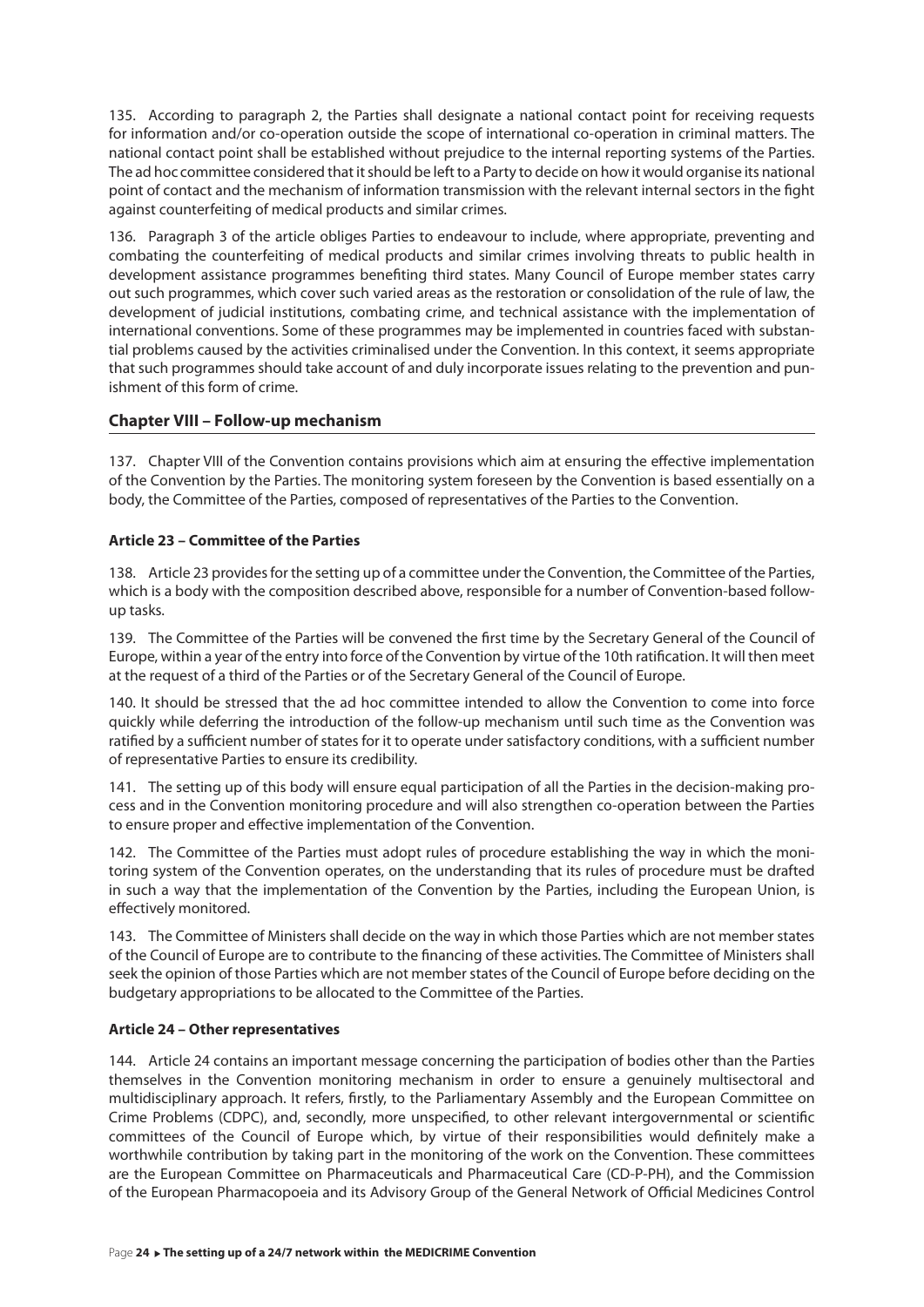Laboratories (GeON). In this context, it should be noted that the CD-P-PH is specifically mandated to co-operate with the CDPC to minimise public health risks posed by counterfeit medicines and other forms of pharmaceutical crimes.

145. The importance afforded to involving representatives of relevant international bodies and of relevant official bodies of the Parties, as well as representatives of civil society in the work of the Committee of the Parties is undoubtedly one of the main strengths of the monitoring system provided for by the negotiators. The wording "relevant international bodies" in paragraph 3, is to be understood as intergovernmental bodies active in the field covered by the Convention. The wording "relevant official bodies" in paragraph 4, refers to officially recognised national or international bodies of experts working in an advisory capacity for Parties to the Convention in the field covered by the Convention, in particular as regards medicinal products and medical devices.

146. The possibility of admitting representatives of intergovernmental, governmental and non-governmental organisations and other bodies actively involved in preventing and combating counterfeiting of medical products and similar crimes as observers was considered to be an important issue, if the monitoring of the application of the Convention was to be truly effective.

147. Paragraph 6 prescribes that when appointing representatives as observers under paragraphs 2 to 5 (Council of Europe bodies, international bodies, official bodies of the Parties and representatives of nongovernmental organisations), a balanced representation of the different sectors and disciplines involved (the law-enforcement authorities, the judiciary, the pharmaceuticals and medical devices authorities, as well as civil society interest groups) shall be ensured.

#### **Article 25 – Functions of the Committee of the Parties**

148. When drafting this provision, the ad hoc committee wanted to base itself on the similar provision of the Council of Europe Convention on the Protection of Children against Sexual Exploitation and Sexual Abuse (CETS. No. 201), creating as simple and flexible a mechanism as possible, centred on a Committee of the Parties with a broader role in the Council of Europe's legal work on combating the counterfeiting of medical products and similar crimes. The Committee of the Parties is thus destined to serve as a centre for the collection, analysis and sharing of information, experiences and good practice between Parties to improve their policies in this field using a multisectoral and multidisciplinary approach.

149. With respect to the Convention, the Committee of the Parties has the traditional follow-up competencies and:

- ► plays a role in the effective implementation of the Convention, by making proposals to facilitate or improve the effective use and implementation of the Convention, including the identification of any problems and the effects of any declarations made under the Convention;
- ► plays a general advisory role in respect of the Convention by expressing an opinion on any question concerning the application of the Convention, including by making specific recommendations to Parties in this respect;
- ► serves as a clearing house and facilitates the exchange of information on significant legal, policy or technological developments in relation to the application of the provisions of the Convention. In this context, the Committee of the Parties may avail itself of the expertise of other relevant Council of Europe committees and bodies. In addition to the committees mentioned above under the commentary to Article 24, paragraph 1, the Committee of Experts on Minimising Public Health Risks posed by Counterfeit Medical Products and Related Crimes (CD-P-PH/CMED), which is, *inter alia*, tasked with the development and promotion of multisectoral risk prevention and management strategies for public health protection from counterfeit medical products and related crimes, and the General European Network of Official Medicines Control Laboratories (OMCL) could be mentioned as examples of such expert committees and bodies of the Council of Europe.

150. Paragraph 4 states that the European Committee on Crime Problems (CDPC) should be kept periodically informed of the activities mentioned in paragraphs 1, 2 and 3 of Article 25.